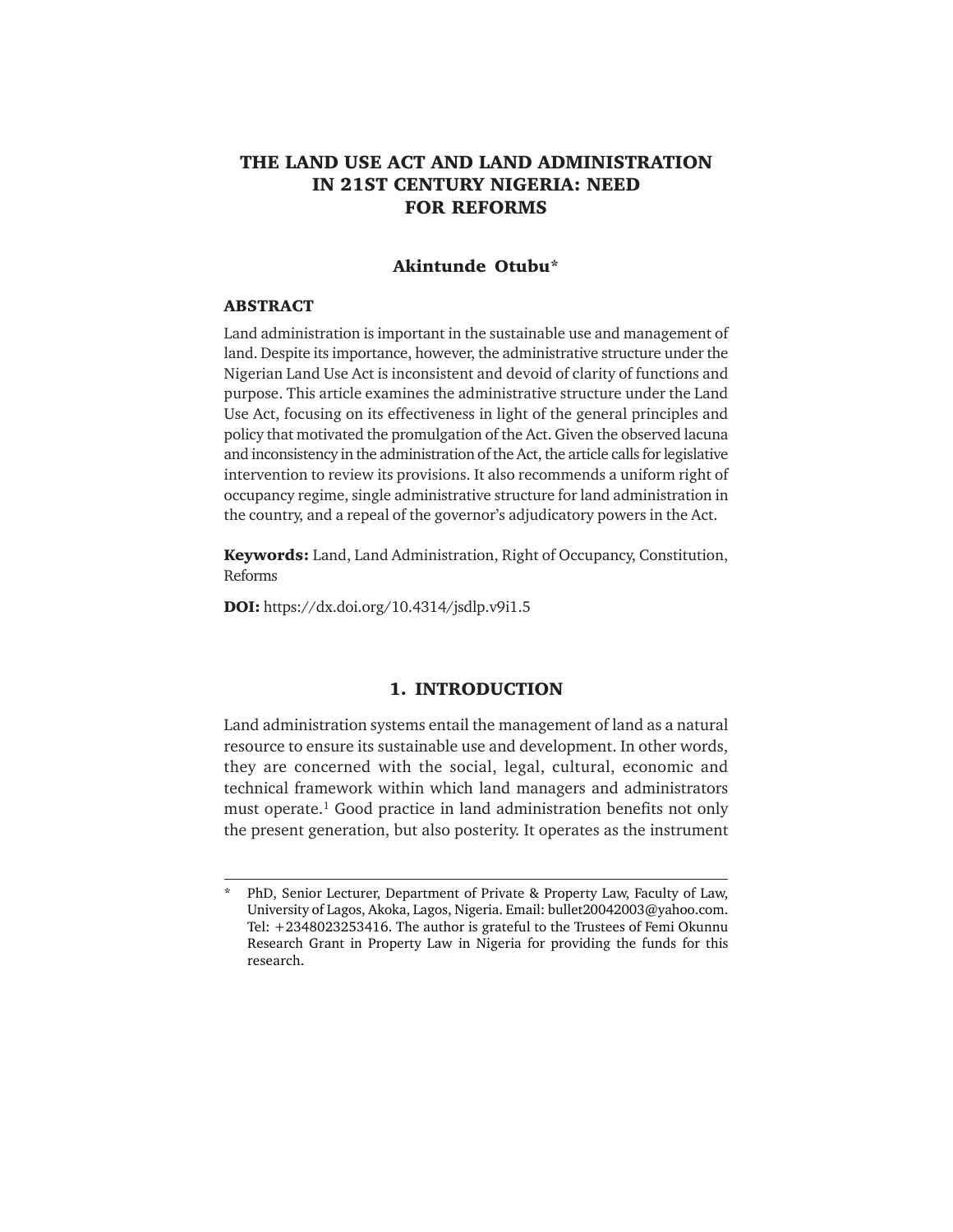to ensure equitable access to land by stakeholders within the policy framework of a country.<sup>2</sup> Furthermore, it determines how the system can offer security of tenure and how government can regulate land markets, implement land reform, protect the environment and levy land taxes to enhance the utility and value of land. A good land administration system will not only guarantee ownership and security of tenure, support land and property taxation, provide security for credit, develop and monitor land markets, and reduce land disputes, but it will also facilitate land reform, improve urban planning and infrastructure development, and support environmental management.<sup>3</sup> These positive indices of good land administration need to be seen in Nigeria given the need to diversify the country's oil-dependent economy and encourage more private investments, particularly in agriculture and infrastructure development. Thus, a pristine examination of the law on land administration in Nigeria under the Land Use Act<sup>4</sup> is imperative at this inauspicious period of national life.

The Land Use Act, promulgated in 1978, was motivated by the need to make land accessible to all Nigerians; prevent speculative purchases of communal land; streamline and simplify the management and ownership of land; make land available to governments at all levels for development; and provide a system of government administration of rights that would improve tenure security.<sup>5</sup>

To achieve the foregoing objectives of the Act, various provisions are made in the law to fast-track a seamless administration and implementation of the policy of the Act. However, after 40 years of implementing and administering the Act, one could say that the Act has failed to achieve its set objectives. It is well-known, for instance, that the Act divests citizens' freehold title to their land. And, of course,

<sup>1</sup> Daniel Steudler, Abbas Rajabifard, and Ian P Williamson, "Evaluation of Land Administration Systems" (2004) 21 *Land Use Policy* 371.

<sup>2</sup> AN Ukaejiofo, "Perspectives in Land Administration Reforms in Nigeria" (2008) 2 *Journal of the Environment* 43.

<sup>3</sup> See generally, Gershon Feder and David Feeny, "Land Tenure and Property Rights: Theory and Implications for Development Policy" (1991) 5 *The World Bank Economic Review* 135; Ian Williamson and others, *Land Administration for Sustainable Development* (1st edn, ESRI Press 2010).

<sup>4</sup> Land Use Act 1978, The Complete 2004 Laws of Nigeria <http:// lawsofnigeria.placng.org/view2.php?sn=228> accessed 19 June 2018. (Land Use Act 1978).

<sup>5</sup> ibid preamble.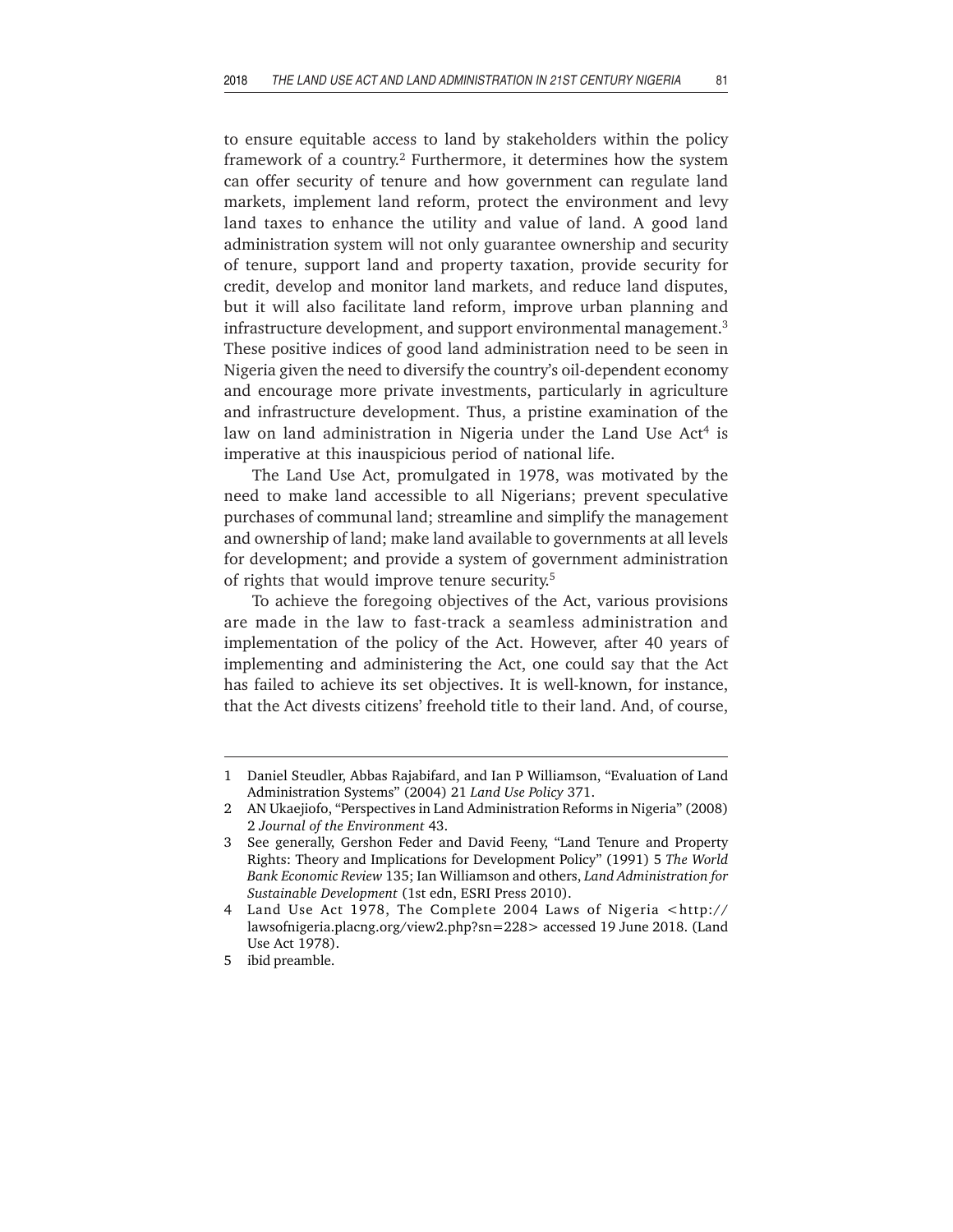this is antithetical to their economic prosperity as land ceased from being an article of commerce upon the commencement of the Act.<sup>6</sup>

 Administratively, the Act created a monstrous fiefdom in the governor of the state and confounded the roles of the local government and state in land administration in Nigeria.

The current administrative structure provided in the Act stifles land equity and denude tenure security. All these are antitethical to good land administration. These incongruous administrative apparatus in the Act contributed in no small measure to the non-realization of the lofty ideals of land administration and its inherent benefits in Nigeria. Insecurity of title, endless litigation, a skewed property tax regime and stunted mortgage finance market are the order of the day. In view of the foregoing, this article examines the land administration regime under the Land Use Act. It discusses the composition, powers and relationship between the administrative structures established by the Act, *vis-à-vis* their usefulness and efficiency. Also, the powers of the governor and the local government, in this regard, and their impacts on seamless land administration in Nigeria are further examined here. The article espouses land administration from legislative (regulatory), executive (administrative) and judicial (adjudicatory) perspectives, as provided under the Act, and considers academic, judicial and public comments on the provisions of the Act in this respect. It highlights the problems caused by the current administrative structure and proffers some reforms to address the identified shortcomings in the law.

Accordingly, this article is divided into five sections. After this introduction, section 2 provides a background on the legal framework on land administration in Nigeria. Section 3 analyses the institutional framework for land administration under the Land Use Act, particularly the relationship between the tripod administrative structures of the National Council of States, the State governor and the Local Government. Section 4 identifies gaps in extant legal and institutional arrangements on land administration in Nigeria and the need for reforms. Section 5 is the conclusion.

<sup>6</sup> Matthew E Nwocha, "Impact of the Nigerian Land Use Act on Economic Development in the Country" (2016). 8 *Acta Universitatis Danubius. Administratio* 117.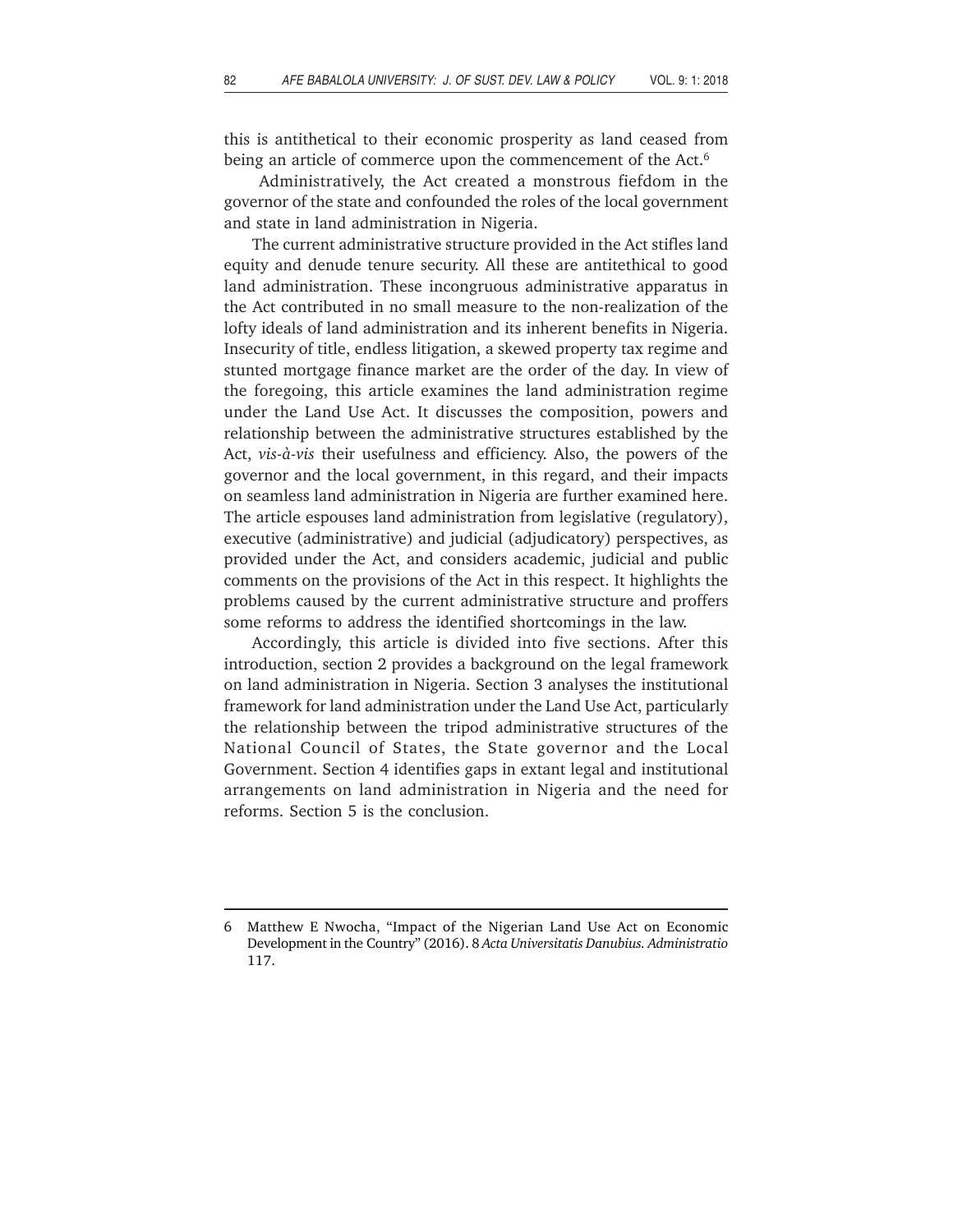# **2. LEGAL FRAMEWORK ON LAND ADMINISTRATION IN NIGERIA: BACKGROUND**

The current law on land administration in Nigeria is the Land Use Act. Hitherto, there existed separate and different land policies and administration in the different parts of Nigeria. In southern Nigeria, the policy was dualism with customary land tenure system operating side-by-side and at times overlapping with the English land tenure system enacted as State Land Laws.<sup>7</sup> The Northern policy was characterized by a paternalistic system, which essentially nationalized all lands by turning former owners into tenants as enacted in the Land Tenure Law.<sup>8</sup> This fragmented land policy framework was fostered and encouraged by the fact that there was no national land policy for the whole country irrespective of the importance of land to the development of the nation. Furthering this haphazard arrangement was the fact that land matters and management was regarded constitutionally as a residual matter within the legislative competence of the various states that constitute the country, a position which encouraged the development of multifarious land legislation and policies in the country.9 This state of flux with respect to land policy and management in the country continued until the promulgation of the Land Use Act in 1978, which subsequently introduced uniform land tenure legislation throughout the country but, unfortunately, without a uniform administrative and implementation policy.10

<sup>7</sup> The Land Tenure Law of Northern Nigeria of 1962. A law enacted to replace the Land and Native Rights Act of 1916. The land Tenure Law provided that all lands in each of the states in Northern Nigeria whether occupied or unoccupied are "native lands" and are placed under the control and are subject to the disposition of the Minister responsible for land matters, who holds and administers them for the use and common benefits of the natives in Northern Nigeria.

<sup>8</sup> This was the law enacted by states in the southern part of Nigeria prior to the promulgation of the Land Use Act to regulate lands owned by the States as opposed to land owned by private citizen, which was primarily regulated by customary land tenure practice and the principles of the English common law.

<sup>9</sup> Muiz A Banire, *Land Management in Nigeria: Towards a New Legal Framewor*k (Ecowatch Publication Lagos 2006) 84.

<sup>10</sup> P. Z. Datong, "The Role of State Government in the Implementation of the Land Use Act" in Olayide Adigun (ed) *The Land Use Act: Administration and Policy Implication; Proceedings of Third National Workshop* (University of Lagos Press 1991) 64.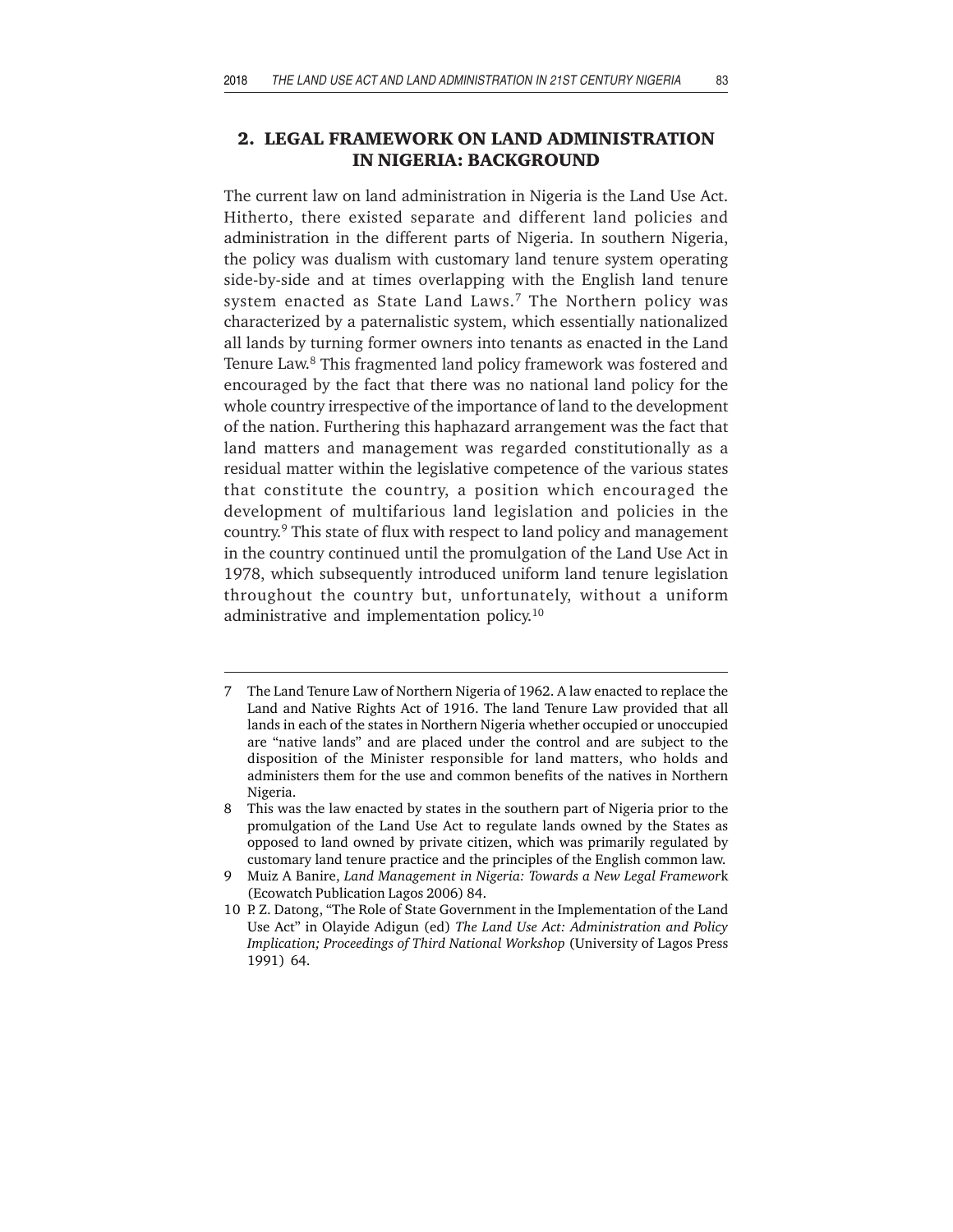The Act addresses four important issues arising from the former land tenure systems in Nigeria. These are lack of uniformity in the laws governing land-use and ownership; uncontrolled speculation in urban land; access to land rights by Nigerians on equal legal basis; and fragmentation of rural lands arising either from the application of traditional principles of inheritance and/or population growth or the consequent pressure on land. It approaches these issues via three related strategies, namely, the vesting of proprietary rights in land in the State; the granting of usufructuary rights in land to individuals; and the use of an administrative system rather than market forces in the allocation of rights in land.

The Land Use Act created a right of occupancy regime in place of the hitherto unrestricted property rights. It vests all lands within a state in the governor but created a two-level management structure; one at the level of the state governor and the other at the local government level. It also recognized the dichotomy in the existing land rights, which birthed the concept of *actual grant*11 and *deemed* grant of rights of occupancy<sup>12</sup> under the Act. Whilst trying to remedy the inadequacies in the existing laws, the Land Use Act created its own genre of problems in land administration in Nigeria.

<sup>11</sup> Actual Grant: An actual grant is naturally a grant made by the governor of a State under section 5 of the Act or a local government under section 6 of the Act; whilst a deemed grant comes into existence automatically by operation of the law. See, *Savannah Bank Limited v Ajilo* (1989) 1 NWLR (Part 97) 305. See, generally, Prince Nwafuru, Principles and Cases on Deemed Grant of Right of Occupancy <https://www.academia.edu/12623272/Principles and Cases On\_Deemed\_Grant\_of\_Right\_of\_Occupancy> accessed 25 April 2018.

<sup>12</sup> Deemed Grant: This expression, though not specifically defined in the Land Use Act, emerged from the coinage used to express the provision of section 34 of the Land Use Act to describe the right of those who held interests in land in Nigeria before the Act came into force. By the Act, a person in this category continues to hold those interests in the land as if a right of occupancy had actually been granted to him by the State. A holder of a right of occupancy deemed granted by the State. The expression was coined by Prof Jelili A Omotola. Read the Amicus curie submission of Prof Jelili A Omotola in *Savanah Bank v Ajilo* (1989) 1 NWLR (Part 97) 305. See also, Olayide Adigun (ed) *The Land Use Act: Administration and Policy Implication* (University of Lagos Press 1991) 171; Akintunde K. Otubu, Land Reforms and the Future of Land Use Act in Nigeria <https://www.researchgate.net/publication/269874624 Land Reforms\_and\_ the\_Future\_of\_Land\_Use\_Act\_in\_nigeria> accessed 25 April 2018.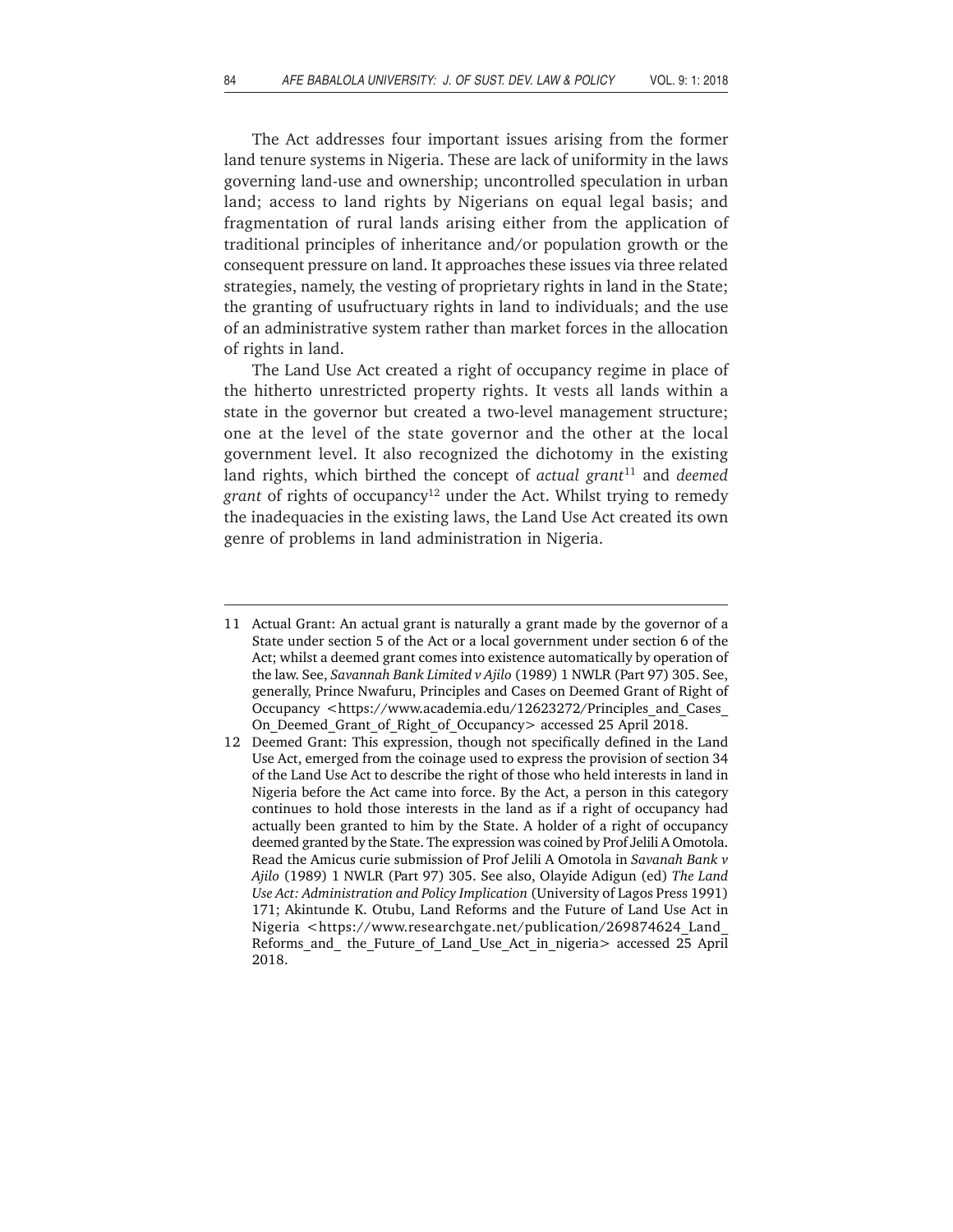# **3. INSTITUTIONAL FRAMEWORK FOR LAND ADMINISTRATION UNDER THE LAND USE ACT**

By virtue of the provisions of section 4 and the Second Schedule to the Constitution of the Federal Republic of Nigeria 1999 (as amended), which excludes land from the listed items in the schedule, land administration falls within the exclusive residual jurisdiction of the States of the federation. This position is reinforced by the provisions of the Land Use Act, which, though a federal legislation, vests powers to manage lands in the State governors.<sup>13</sup> The Land Use Act, having vested all lands in the state in the governor, $14$  provides for three pronged but uncoordinated regulatory institutions: the National Council of States,<sup>15</sup> the State governor, and the Local Government.

The National Council of States is empowered to make regulations for the purpose of carrying the Act into effect in some broad respect.<sup>16</sup> Apart from sharing regulatory powers with the Council, The governor is also expected to share the administration of land in the State with the local government, assisted by advisory administrative committees set up by the authority. The governor is to be assisted by the Land Use and Allocation Committee and the local government by the Land Allocation Advisory Committee.

To remove the existence of any lacunae in land administration in the transition period, the Land Use Act stipulates in section 4 that the provisions of the Land Tenure Law or the State Land Law, as the case may be, shall have effect with such modifications as would bring those laws into conformity with the Act or its general intendment.<sup>17</sup> The Act

<sup>13</sup> Land Use Act 1978, s 1.

<sup>14</sup> ibid. This however excludes all lands belonging to the federal government and its agencies under Section 49 of the Act.

<sup>15</sup> National Council of States: This an advisory body set up by the 1999 Constitution of Federal Republic of Nigeria (as amended) comprising the President (Chairman), the Vice-President, all former Presidents and all former Heads of Government of the Federation, all former Chief Justices of Nigeria, the President of the Senate, the Speaker of the House of Representatives, all State Governors and the Attorney General of the Federation.4 The primary function of the body is to advice the President on items listed in the Third Schedule part 1(B) paragraph 6.

<sup>16</sup> Constitution of the Federal Republic of Nigeria 1999, s 46(1) <http:// www.nigeria-law.org/ConstitutionOfTheFederalRepublicOfNigeria.htm> accessed 19 June 2018 (Constitution of Nigeria).

<sup>17</sup> This provision is in recognition of the dichotomy in land administration that existed between the Northern and Southern Nigeria prior to the promulgation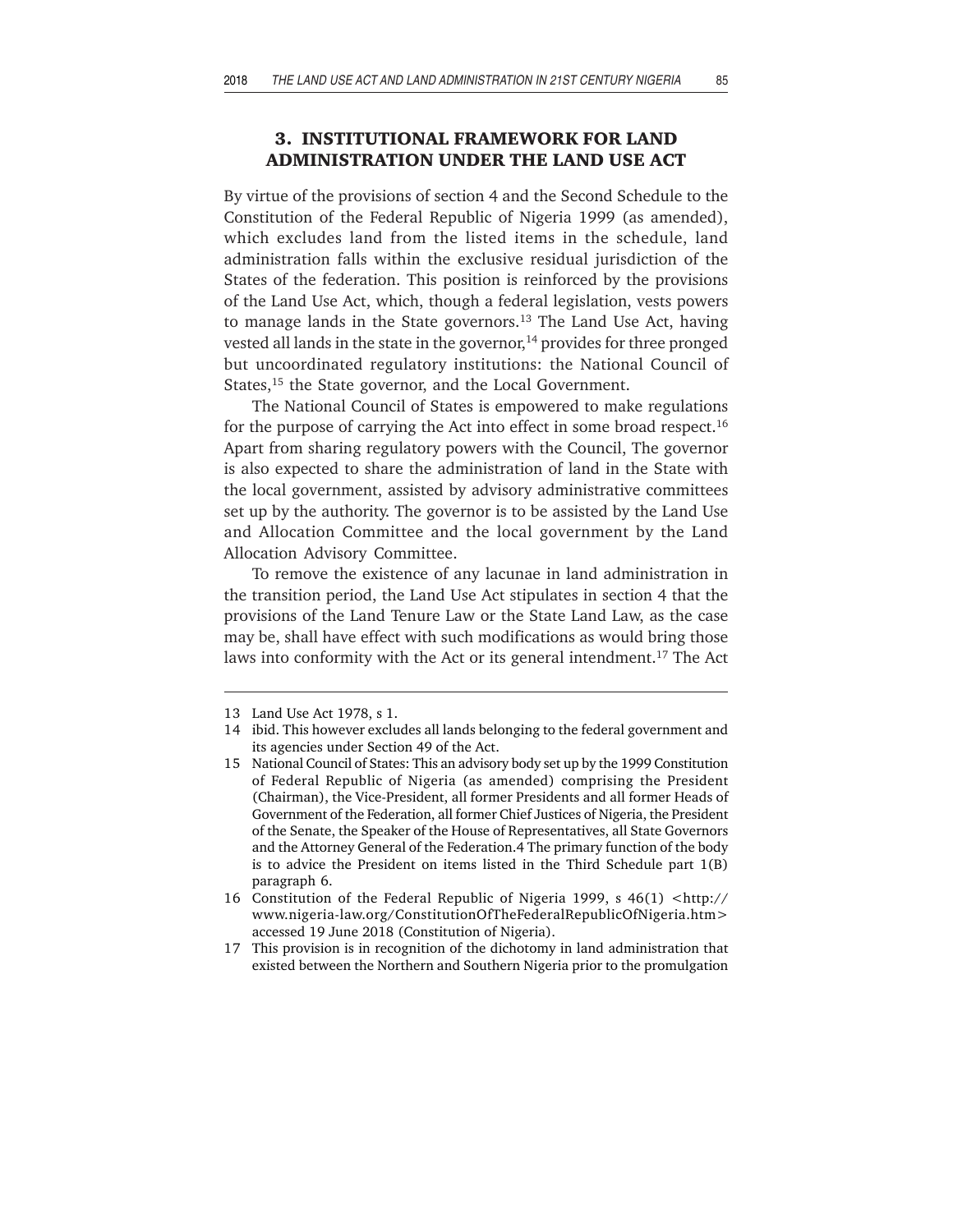excludes all lands vested in the federal government and its agencies under section 49, from the application of the foregoing provisions and vests the ownership and management of all such land in the President or any of his appointees entrusted with such powers.<sup>18</sup>

From the set out, it could be seen from these provisions of the Act that there is dichotomy and overlap in the administrative structure set up under the Act. Contrary to one of its objectives, namely, a uniform land policy, the administrative structure under the Act is devoid of any uniformity, consistency and certainty. Each state is empowered to set up its own administrative structure on land administration, thus encouraging the development of multifarious land regulations in the country. Hence, in Nigeria today, there are as many disparate land administration systems as there are States.19 Where there is no administrative structure, the applicable land administrative system will depend on whether the land is in the North or South of Nigeria, or whether the land belongs to the Federal government or its agencies.

Fundamentally, whilst the land vested in the governor is to be held in trust and administered for the use and common benefit of all Nigerians in accordance with the provisions of the Act, $20$  there is no such obligation imposed on the federal government in respect of all lands vested in it by law. Thus, while the governor has a caveat placed on him in respect of his management powers $21$  under the Act; the president can, to a large extent, deal with the land under their care as their personal property.<sup>22</sup> In fact, there is no administrative structure

of the Land Use Act. It thus indirectly gives fillip to the continued existence of the dichotomy in present-day land administration in Nigeria.

<sup>18</sup> The Land Use Act 1978, s 51(2): The powers of Governor under this Act shall, in respect of land comprised in the Federal Capital Territory, Abuja, or any land held or vested in the Federal Government in any State, be exercisable by the President or any Minister designated by him in that behalf and references in this Act to Governor shall be construed accordingly.

<sup>19</sup> Ukaejiofo *(*n 2).

<sup>20</sup> Land Use Act 1978, s 1.

<sup>21</sup> It is conceded that this restriction on the powers of the governor is more apparent than real, but, at least there is a potential bench-mark against which the governor's performance can be measured.

<sup>22</sup> This probably accounts for the unwholesome and unfettered exercise of brute power by land administrators in Abuja in respect of alleged distortion of Abuja master plan. Recently the Minister of Federal Capital Territory (FTC) ordered the demolition of houses in Abuja on Independence Day 1 October 2013. See *The Punch Newspapers* (Abuja, 2 October 2013).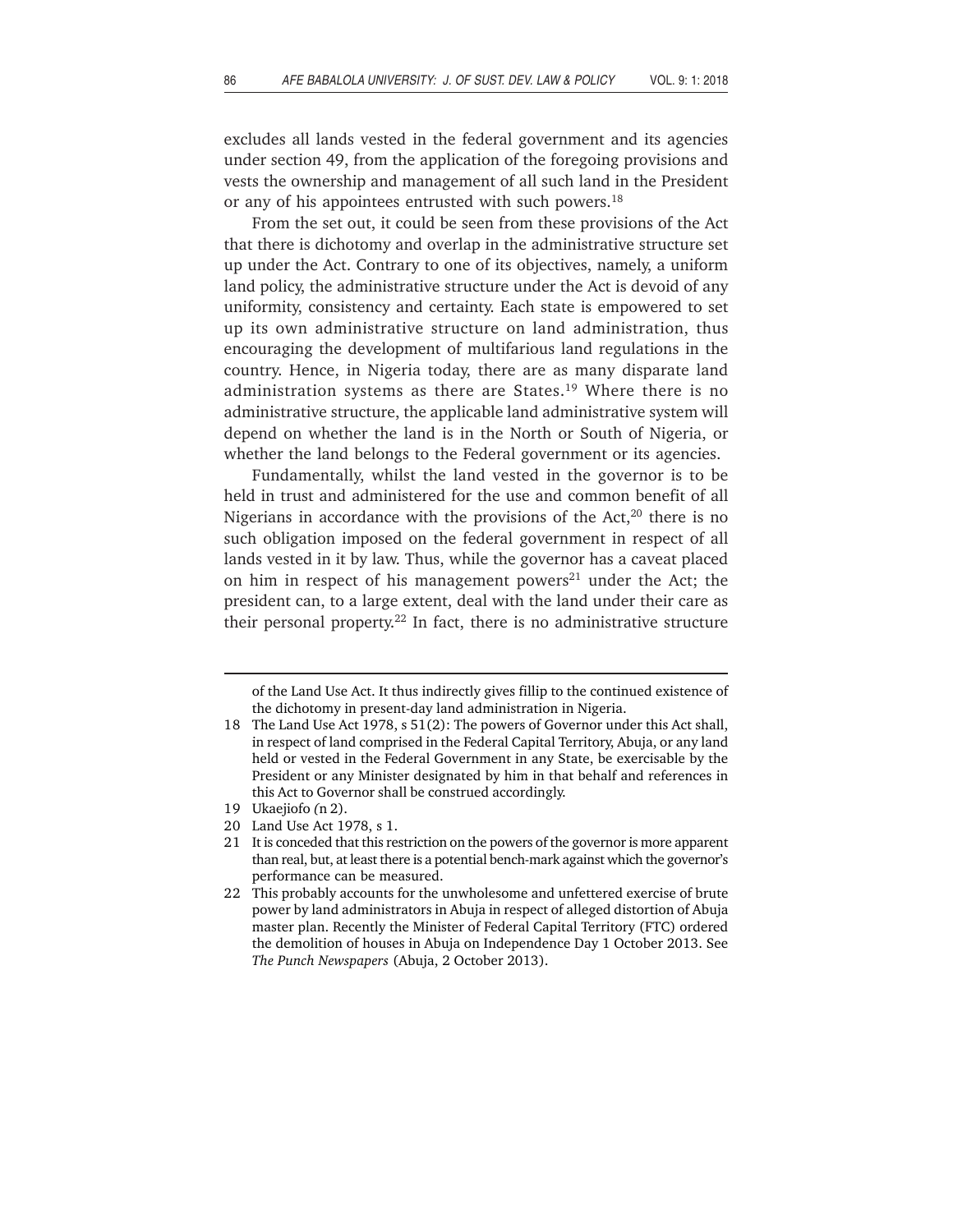in place to guide the management of all federal lands, except the provisions of the Act indirectly extending the administrative structure under the Act to Federal Capital Territory Abuja.23

It is thus clear at the outset that the administrative regime and structure bequeathed by the Act is not likely to advance the objectives of land administration as set out in the preamble<sup>24</sup> to the Act. The justification or otherwise of this position becomes obvious after a dispassionate examination and analysis of the provisions of the Act on the topic, to which this article now turns.

#### **3.1 The National Council of States**

The Land Use Act empowers the National Council of States to "make regulations for the purpose of carrying the Act into effect particularly with regard to the transfer by assignment or otherwise howsoever of any rights of occupancy, including the conditions applicable to the transfer of such rights to persons who are not Nigerians."25 The Council may also make regulations relating to the terms and conditions upon which special contracts may be made under section 8; the grant of certificates of occupancy under section 9; the grant of temporary rights of occupancy and the method of assessment of compensation for the purposes of section 29 of the Act.

In the first instance, the Act by virtue of section 46(2) vests regulatory powers in the National Council of States, a body that has no statutory or management powers over the subject matter. No parcel of land is vested in the National Council of States by the Act or by the Constitution.26 Furthermore, though the National Council of States never made any regulations in furtherance of this provision, the provision empowers a National body to make regulations for States, in Land matters, in a federation where land management falls within

<sup>23</sup> Land Use Act 1978, s 51(2).

<sup>24</sup> Ibid, Preamble. The preamble provides thus: "Whereas it is in the public interest that the rights of all Nigerians to the land of Nigeria be asserted and preserved by law and whereas it is also in the public interest that the rights of all Nigerians to use and enjoy land in Nigeria and the natural fruits thereof in sufficient quantity to enable to provide for the sustenance of themselves and their families to be assured protected and preserved".

<sup>25</sup> Land Use Act 1978, s 46(1).

<sup>26</sup> Constitution of Nigeria 1999, Schedule 3 para 5 pt 1(B).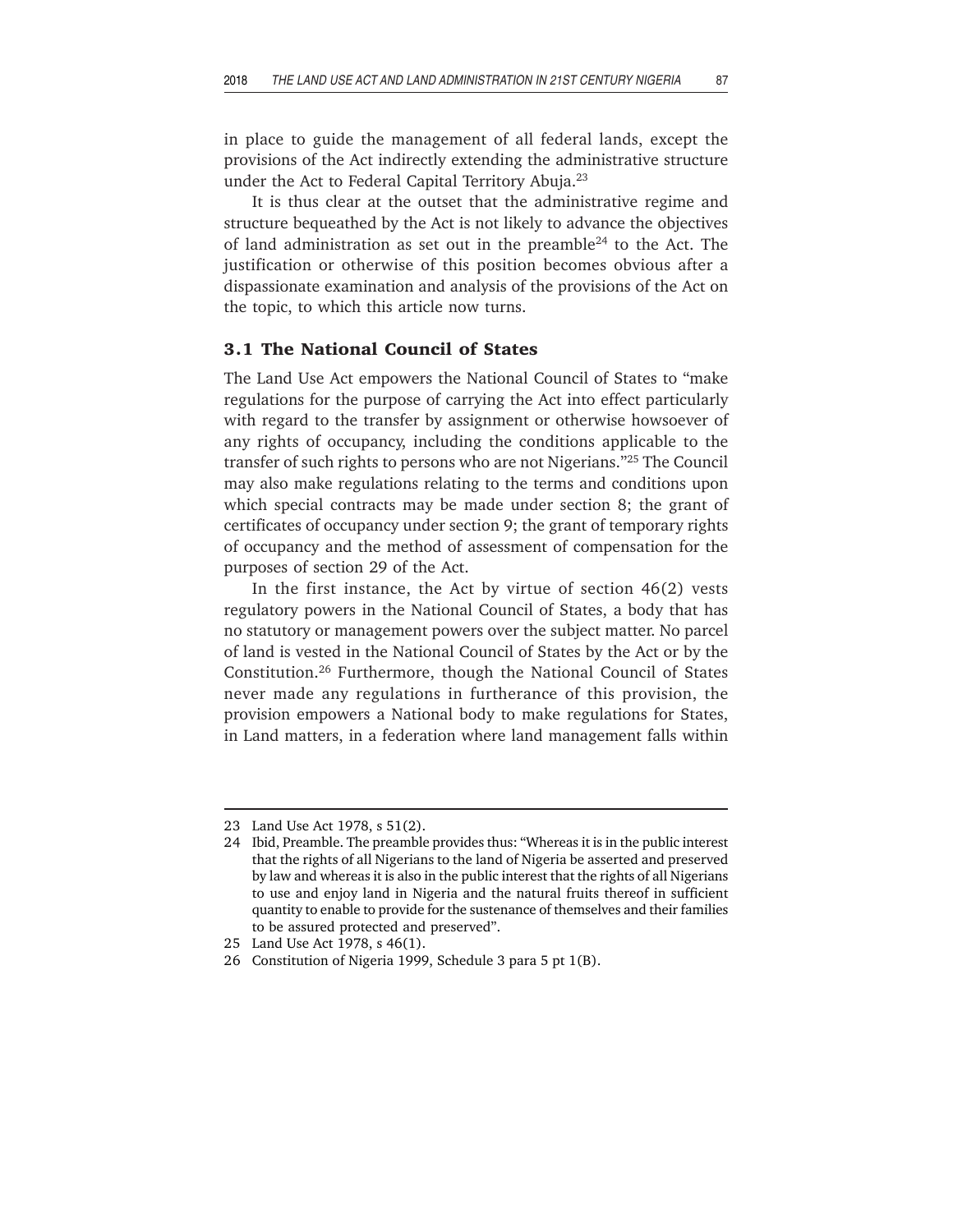the exclusive legislative jurisdiction of the States.<sup>27</sup> This raises a fundamental constitutional question. The validity and enforceability of any regulations made under this provision by the Council (if any) will always be suspect and liable to be contested in view of the fact that this regulatory powers is not within the constitutional functions of the Council, and particularly where such regulation is at variance with the State land management objectives. To further confound the issue, there is no provision empowering the Council to enforce the regulations made by it.

The section also empowers the National Council of States to make regulations particularly with regard to the transfer by assignment or otherwise howsoever of any rights of occupancy, including the conditions applicable to the transfer of such rights to persons who are not Nigerians. The exercise of this particular provision foretells a conflict with the provisions of the Acquisition of Land by Aliens Laws<sup>28</sup> of the various states in the federation, particularly where the regulations are at variance with the provisions of these legislations. The moot point is whether the provisions of a regulation can override the express provisions of an enactment.29 The Land Use Act thus created a veritable avenue for dichotomy, conflict and uncertainty in land administration in the country.

## **3.2 The State Governor**

The Act vests all land comprised in the territory of each State in the Federation in the governor of the State, in trust, to be administered for the use and common benefit of all Nigerians in accordance with the

<sup>27</sup> Land Tenure and Management are not listed in either the Exclusive or the Concurrent Legislative List of the Constitution of Nigeria 1999.

<sup>28</sup> For example: Acquisition of Lands by Aliens Edict 1971 Cap 1 Laws of Lagos State, s 1(1)a; Native Lands Acquisition Law, Cap 80 Laws of Western Nigeria, s 3(1)-(2); Acquisition of Land by Aliens Law Cap 2 Laws of Eastern Nigeria, s  $4(1)-(2)$ .

<sup>29</sup> It is a settled legal proposition that executive instructions cannot override the statutory provisions. See, *Comptroller General of Customs and Ors v Gusau* (2017) LPELR-42081(SC). See also the Supreme Court of India in *C Rangaswamaeah and Ors v Karnataka Lokayukta and Ors,* AIR 1998 SC 96. See generally, Elijah O. Okebukola and Abdulkarim A. Kana, "Executive Orders in Nigeria as Valid Legislative Instruments and Administrative Tools" (2012) NAUJILJ 59; *D Pearce and S Argument*, *Delegated Legislation in Australia* (4th edn, LexisNexis Butterworths 2012).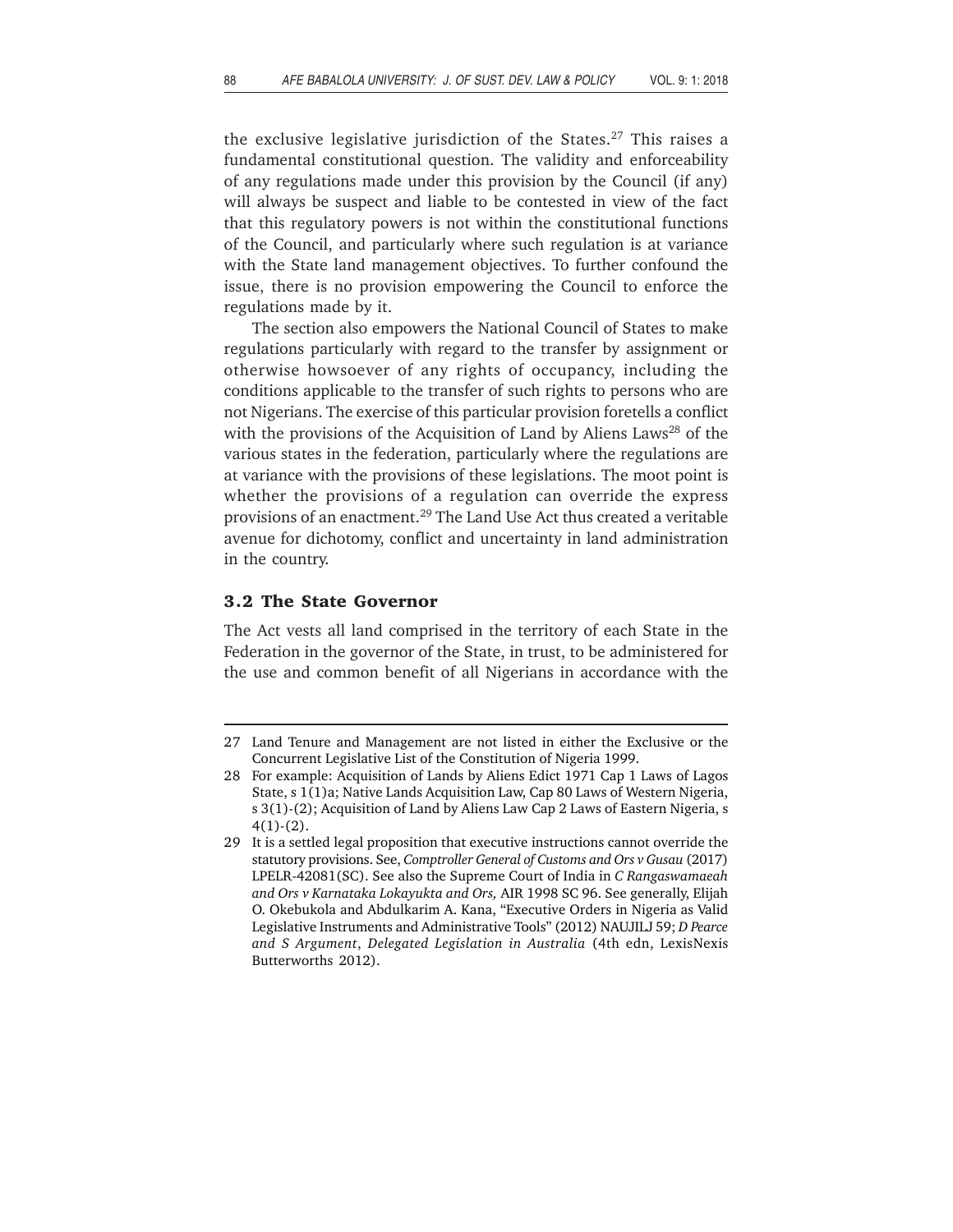provisions of the Act.30 Under the provision of section 3 of the Act, the basis of the control and management of land by the governor or the local government is determined by the designation of land as urban area and confining the undesignated areas to the control of the local governments.

The Land Use Act in section 2 empowers the governor to control and manage land within an urban area only, while the local government is empowered to administer land outside a designated urban area. It is imperative, therefore, that for the governor to control and manage land in the state, there must be a defined territory called urban area clearly spelt out in a gazette. Without the classification or demarcation of an area as urban, the governor has no area of control and management of land in the state, as all lands are presumed to be non-urban area by the Act.<sup>31</sup> Unfortunately, there has been no nationally approved standard for this demarcation as envisaged by the Act. The National Council of States saddled with the responsibility is yet to come up with any regulation in that respect.

In the absence of clear criteria for qualifying any area as urban, manifest confusion is being experienced in the land management sector of the nation. According to a commentator:<sup>32</sup>

the absence of clear criteria for qualifying any area as urban breeds the problem of uncertainty as to extent of land under the governor's control; appropriateness of certificate to be issued; jurisdiction of courts in the adjudication of land matters; confused land identification processes and administrative conflicts between the governor and the local government amongst others, in the land management sector of the nation.

In the absence of any regulatory standard, States resort to the provisions of section 4 of the Act<sup>33</sup> and impose different standards and regulations in respect of the designation of areas of the state as urban and non-urban lands.<sup>34</sup> It is necessary, therefore, to have uniform

<sup>30</sup> Land Use Act 1978, s 1.

<sup>31</sup> Valentine Ofogba, **"**Understanding the Land Use Act" (*Lawsprings & Co*) <http:/ /lawsprings.com/index.php> accessed 24 December 2016.

<sup>32</sup> ibid.

<sup>33</sup> The provisions of the section permits adoption of different laws based on Land Tenure Law of the former Northern Nigeria or the various States Land Law.

<sup>34</sup> In Lagos State, the governor by a 1981 regulation, declared almost all the lands in Lagos State as urban lands leaving the local government with little or nothing in respect of management of land in the State.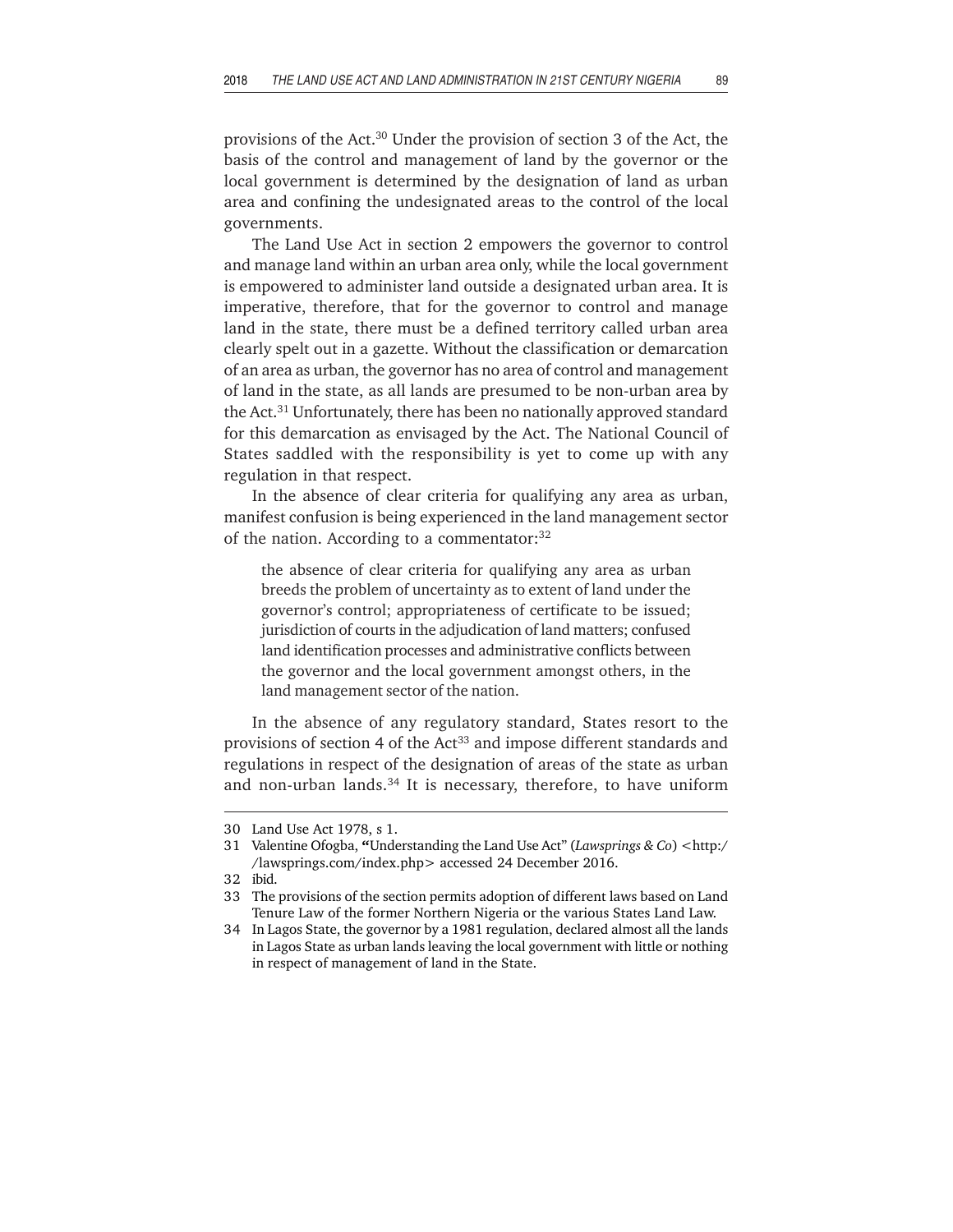standards and parameters for designating an area as urban or nonurban in order to move the land reform agenda to the next level.

The Act also invests the governor with enormous management and administrative powers, including the power to grant and revoke right of occupancies; power to issue certificate of occupancy and impose rents on land; power to give and/or withhold consent to subsequent transactions under the Act, among other things. To assist the governor in the exercise of these powers, though in advisory capacity, the Act mandates the governor to empanel a Land Use and Allocation Committee.35

#### **3.2.1** *Land Use and Allocation Committee*

Section 2(2) of the Act mandates the establishment of the Land Use and Allocation Committee (LUAC) to help the governor in the management and administration of urban lands under his care. The functions of the LUAC are threefold. These are expressed in the Land Use Act as (i) Advising the State governor on any matter connected with the management of land in an urban area; (ii) Advising the State governor on any matter connected with the resettlement of persons affected by the revocation of rights of occupancy on the ground of overriding public interest; and (iii) Determining disputes as to the amount of compensation payable for improvements on land.<sup>36</sup>

The appointment, composition and the modus operandi of the committee is at the exclusive discretion of the governor.37 The Land Use and Allocation Committee shall be presided over by one of its members as may be designated by the governor and, subject to such directions as may be given in that regard by the governor, shall have

<sup>35</sup> Land Use Act 1978, s 2(2); See also, Akin L Mabogunje, "Land Reform in Nigeria: Progress, Problems & Prospects" (*The World Bank*) <http:// siteresources.worldbank.org/EXTARD/Resources/336681-1236436879081/ 5893311-1271205116054/mabogunje.pdf> accessed 25 April 2018.

<sup>36</sup> Bola Fajemirokun, "Land and Resource Rights: Issues of Public Participation and Access to Land in Nigeria" (First Workshop of the Pan-African Programme on Land and Resource Rights, Cairo, Egypt, March 2002) <http:// www.nigerianlawguru.com/articles/land%20law/LAND%20AND%20 RESOURCE%20RIGHTS%20IN%20NIGERIA.pdf> accessed 25 April 2018.

<sup>37</sup> See O.O. Ekpu, "The Role of the Local Government in the Implementation of the Land Use Act: The Bendel State Experience" in Olayide Adigun (ed) *The Land Use Act: Administration and policy Implication* (University of Lagos Press 1991), 49.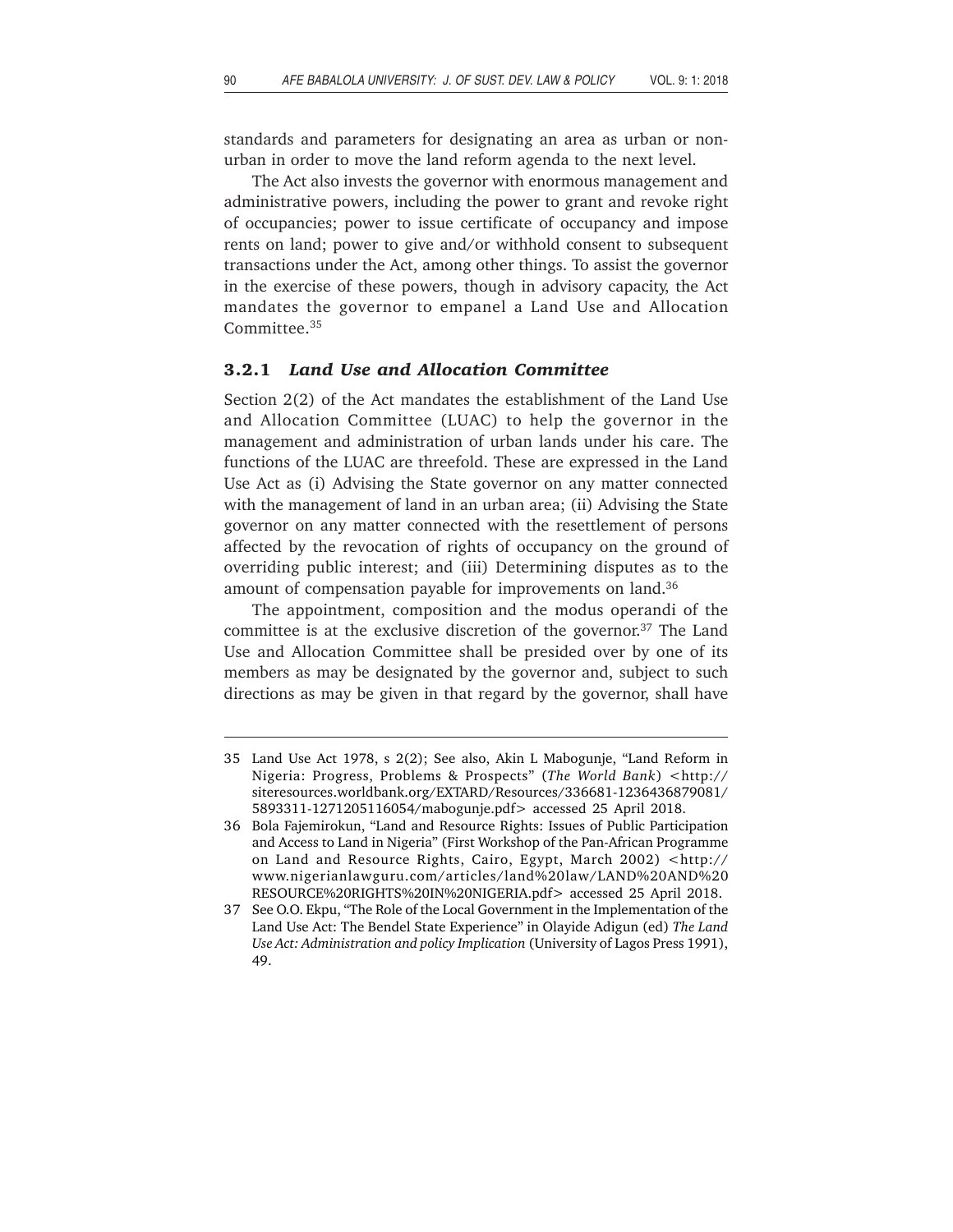power to regulate its proceedings. The committee shall consist of such number of persons as the governor may determine, but shall include in its membership at least not less than two persons possessing qualifications approved as Estate Surveyors or Land Officers and who have had such qualification for not less than five years; and a Legal Practitioner.38 The governor is thus the unquestionable personage in the overall administration of land in the state. In practice, the composition, quality and tenure of the committee has tended to vary over time depending on the government in power and the disposition of the governor.39 Commenting on the composition and relevancy of the committee, Omotola<sup>40</sup> observed that:

It is doubtful whether from the composition and mode of appointment of members of the committees whether any person can ever obtain a satisfactory compensation even for improvements on land compulsorily acquired by government. Since the committee cannot be an independent and impartial tribunal, the provision is not only retrograde but also conflicts with the fundamental principles of natural justice, which requires that a person shall not be a judge in his own cause.

This provision has its genesis in the military antecedence of the Act<sup>41</sup>, which recognizes and exudes despotic authority known to military tradition. The Act is undemocratic in its provision and unrepresentative in its administration. Members of the public and other segments of the society are not represented as of right in the committee, as the law provides no criteria for the appointment into the committee. Furthermore, there is no certainty of tenure for members of the committee; they hold their position in the committee at the pleasure of the governor. Unfortunately, the State legislature cannot curb the excesses of the governor in this regard since it lacks the power to amend and or review the Land Use Act, being a federal legislation.<sup>42</sup> The Act might have been good under a military regime; it is totally autocratic and unacceptable in a democracy.

<sup>38</sup> Land Use Act 1978, s 2(3).

<sup>39</sup> Datong (n 10) 64.

<sup>40</sup> Jelila A Omotola, "Compensation Provisions of the Land Use Act" (1980) XVI *Nigerian Bar Journal* 36.

<sup>41</sup> The Military regime of General Olusegun Obasanjo in 1978 promulgated with fiat the Land Use Decree.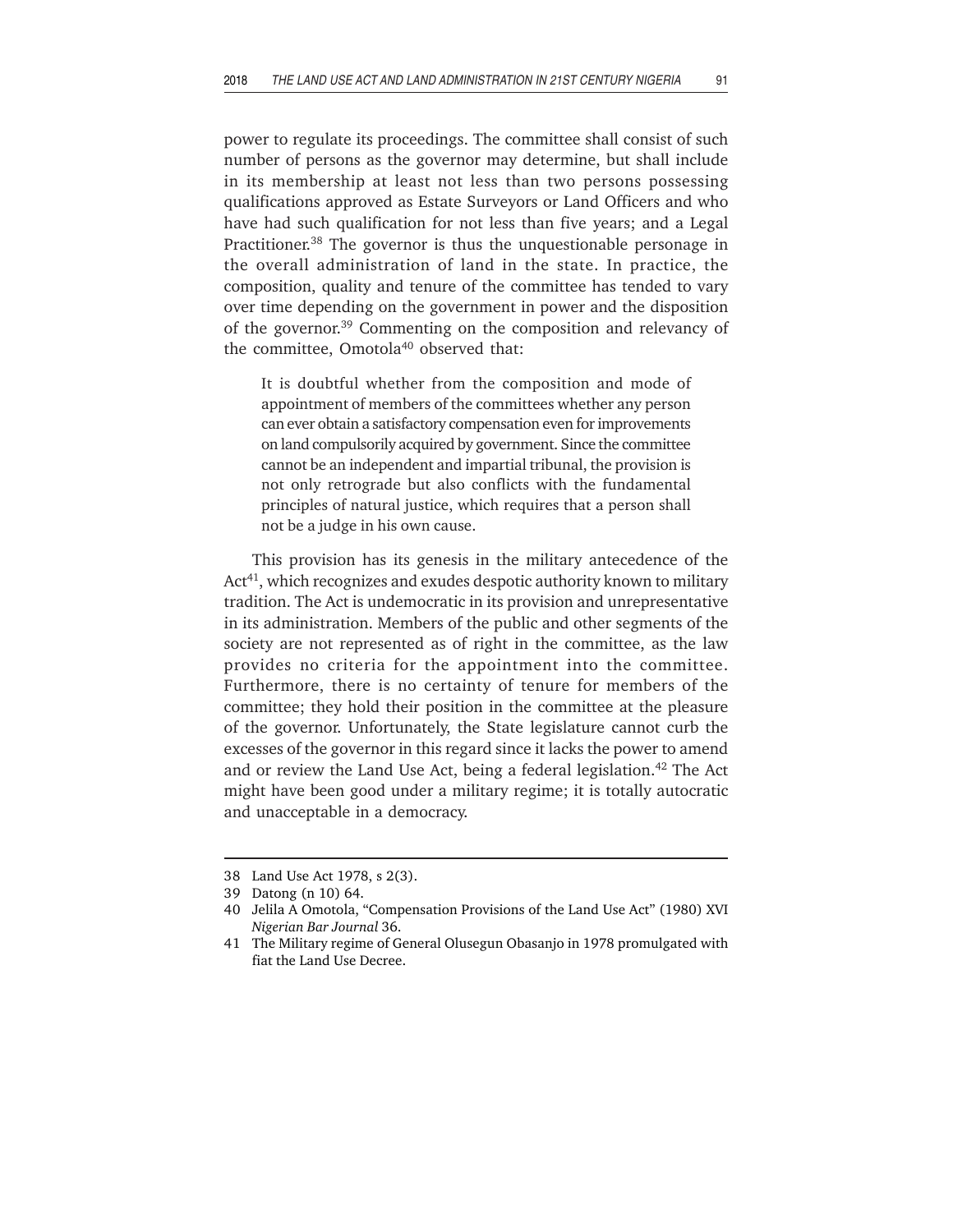### **3.2.2** *Power to Grant Right of Occupancy*

The Land Use Act empowers the governor to grant statutory right of occupancy and no more.43 The governor can only issue a certificate of occupancy in respect of land rights preceding the promulgation of the Land Use Act.<sup>44</sup> All other powers of the governor flowing from this power of grant are restricted to statutory right of occupancy so granted. The provision of section 5 of the Act is clear and unambiguous in this respect. It reads:

It shall be lawful for the Governor in respect of land, whether or in an urban area-(a) to grant statutory rights of occupancy to any person for all purposes; (b) to grant easements appurtenant to statutory rights of occupancy; (c) to demand rental for any *such land granted45* to any person.

Thus, the power to grant easements<sup>46</sup> and demand and review rent by the governor is limited to the grant of statutory right of occupancy.<sup>47</sup> The governor may, however, impose a penal rent for a breach of any covenant in a certificate of occupancy requiring the holder to develop or effect improvements on the land the subject of the certificate of occupancy and to revise such penal rent as provided in the Act.<sup>48</sup> This latter power is exercisable irrespective of whether the land is covered by statutory right of occupancy or otherwise; the essential requirement here is that the land is covered by a certificate of occupancy.

By virtue of section 5(1) (f) of the Act, the governor can only impose penal rent for breach of any condition express or implied, where the land is covered by statutory right of occupancy granted by the governor. The implication of the provision is that rights of occupancy not statutorily granted under section 5(1) are excluded from the application

47 The provisions do not extend to lands not granted by the governor, eg Deemed grants.

<sup>42</sup> The Constitution of the Federal Republic of Nigeria 1999, s 315 integrated the Land Use Act as part of the Nigerian Constitution and subjects its amended process to the rigours of constitutional amendment process.

<sup>43</sup> Land Use Act 1978, s 5(1).

<sup>44</sup> ibid s 34.

<sup>45</sup> Emphasis added.

<sup>46</sup> A. Umezulike, "Easements and the Problems of Some Startling Presumptions" (2004) 25 JPPL 1 cf NN Chinwuba, "Easements and the Problems of Some Startling Presumptions: A response" (2009) 27 JPPL 35.

<sup>48</sup> Land Use Act 1978, s 5(1)e.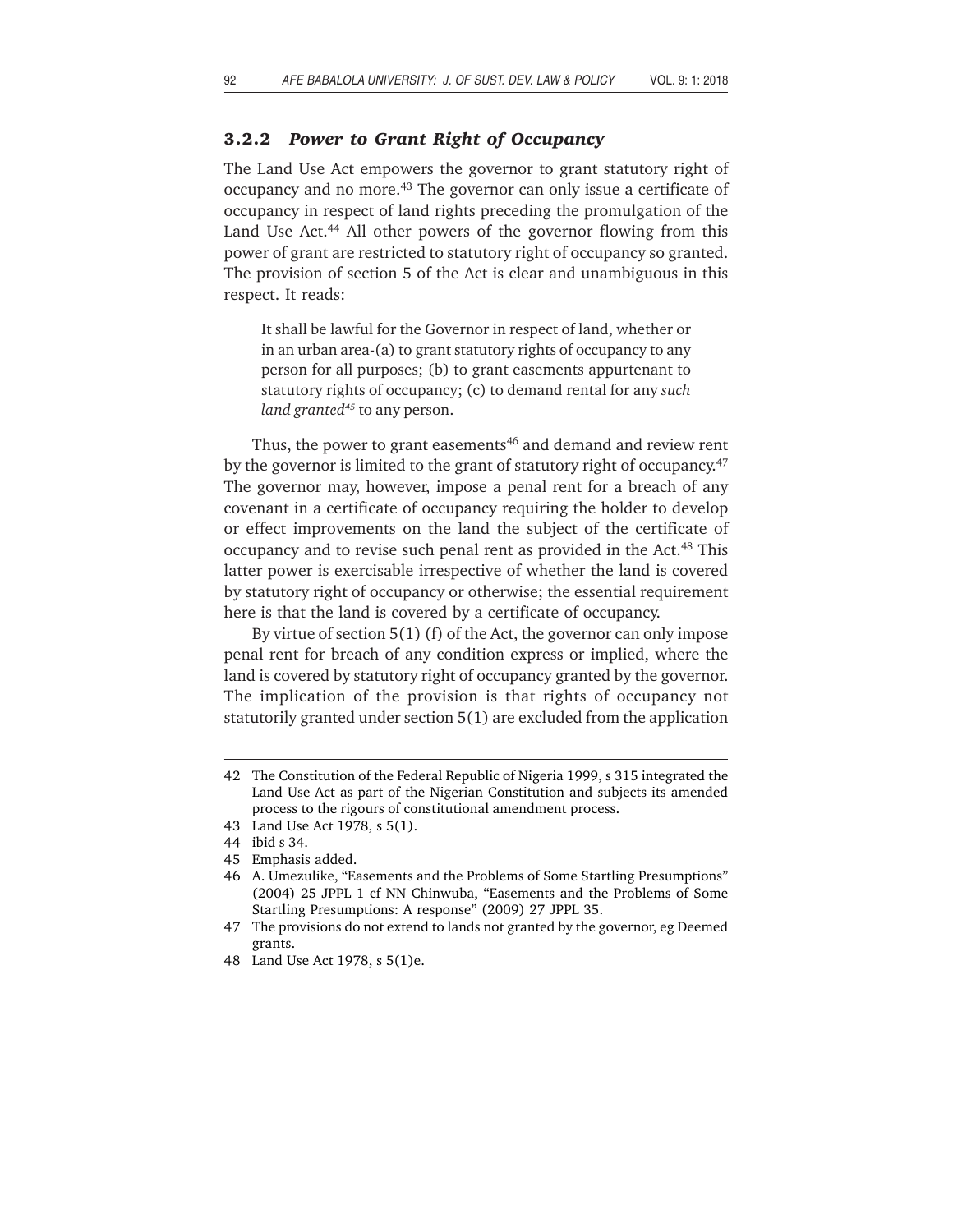of the provisions. In essence, the governor is principally interested in the control and management of lands statutorily granted by him. This postulation further reinforces Omotola's theory<sup>49</sup> that the Land Use Act intended a dual administrative and management structure; one for actual grant and the other for deemed grant of right of occupancy.

It is also to be noted that in granting the right of occupancy, the governor, by the provision of section 14 of the Act, holds possession concurrently with the occupier. Furthermore, section 11 of the Act gives the governor or any public officer duly authorized by him the power to enter and inspect the land comprised in any statutory right of occupancy or any improvements effected thereupon at any reasonable hour in the daytime. It is evident from the express provision of section 14 of the Act that action in trespass is not maintainable against the governor or his duly authorized officer for such entry because the occupier's possession is not exclusive of the governor's.50 It is thus obvious that the power of the governor over the management and control of land varies depending on whether the land is covered by statutory right of occupancy or not, and whether the land is subject of certificate of occupancy or not. This dichotomy, which breeds vagaries in land administration in Nigeria, has great implications for landholders, land administration and property market development.

### **3.2.3** *Power to Revoke Right of Occupancy*

In the administration of the Act, the governor is empowered to revoke the grant of right of occupancy in deserving cases as stipulated by the Act.<sup>51</sup> The power of revocation is exercisable irrespective of whether the land is in the urban area, directly under the governor, or non-urban lands, under the control of the local governments. It is also of no moment that the right of occupancy is actual or deemed granted. The governor's power in this respect is exercisable where the land is required

<sup>49</sup> See, generally, Jelila A. Omotola, *Essays on Land Use Act 1978* (University of Lagos Press 1984).

<sup>50</sup> *Akapan Sam Adua v Akpan Akpan Udo Udo Essien* [2010] 8 ALL FWLR (pt. 535) 361 where the Court of Appeal held that "for a plaintiff to commence an action in trespass, he must show that he is in exclusive possession; exclusive possession in the sense that he does not share his right of possession with any other person. He need not show ownership of the land; proof of actual possession can sustain an action in trespass".

<sup>51</sup> Land Use Act 1978, s 28.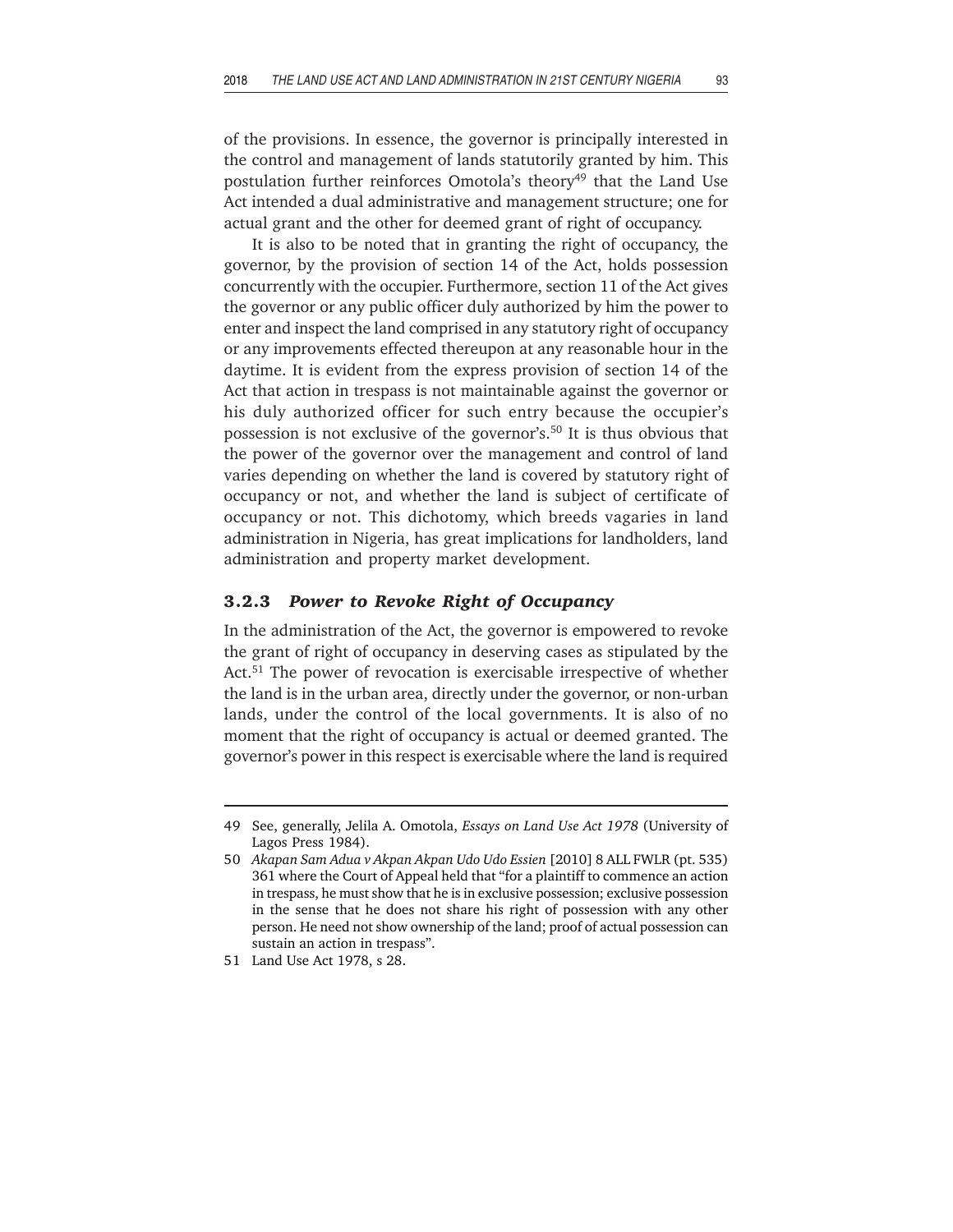for overriding public interest/public purposes or where the revocation results from the exercise of the penal powers of the governor under the Act. The need for the distinction between the two revocation powers of the governor is premised on the fact that whilst compensation is payable for revocation for over ridding public interest/public purposes, there is no compensation for penal revocations. Also, whilst revocation for overriding public interest/public purposes impacts on all land holders/occupiers, penal revocation affects only rights of occupancy granted by the governor or evidenced by a certificate of occupancy. The exercise and instances of the two powers are further discussed below.

# **3.2.4** *Revocation for Overriding Public Interest/ Public Purposes*

The governor is mandated under section 28(4) of the Act to revoke a right of occupancy in the event of the issue of a notice by or on behalf of the president, declaring such land to be required by government for public purposes. However, the Act is silent on the consequences of the refusal of the governor to accede to federal government request. Can the federal government enforce the provisions of this section even where the governor has yet revoke the existing rights of occupancy over the land? What happens where the federal government public purpose use of the land is at variance with planning laws and zoning policies of the state? These are moot questions and challenges thrown up by the Act in its provisions and administration. There were cases of disputes between the Federal Government and states over the exercise of this power during the Second Republic in Nigeria.52

Recently, the Supreme Court affirmed the supremacy of powers of the state government over the federal government in respect of lands

<sup>52</sup> Between 1979 and 1983, the Oyo State Government demolished houses being built by the Federal Government under the Low Cost Housing Scheme. The action was reported to have been taken because the land on which the houses were built was not allocated to the Federal Government by Oyo State Government, and that the Federal Government does not have the right to acquire land directly nor by private treaty from any other individual in the state. Consequently, the projects continue to suffer until may be when the Federal Government secures a court order compelling the Governor to revoke the subsisting rights of occupancy. See, Solomon A Oretuyi, "Public Take Over of Land –Federal and State Rights" in Jelila A. Omotola, (ed) *The Land Use Act: Report of the National Workshop* (University of Lagos Press 1982) 74-79.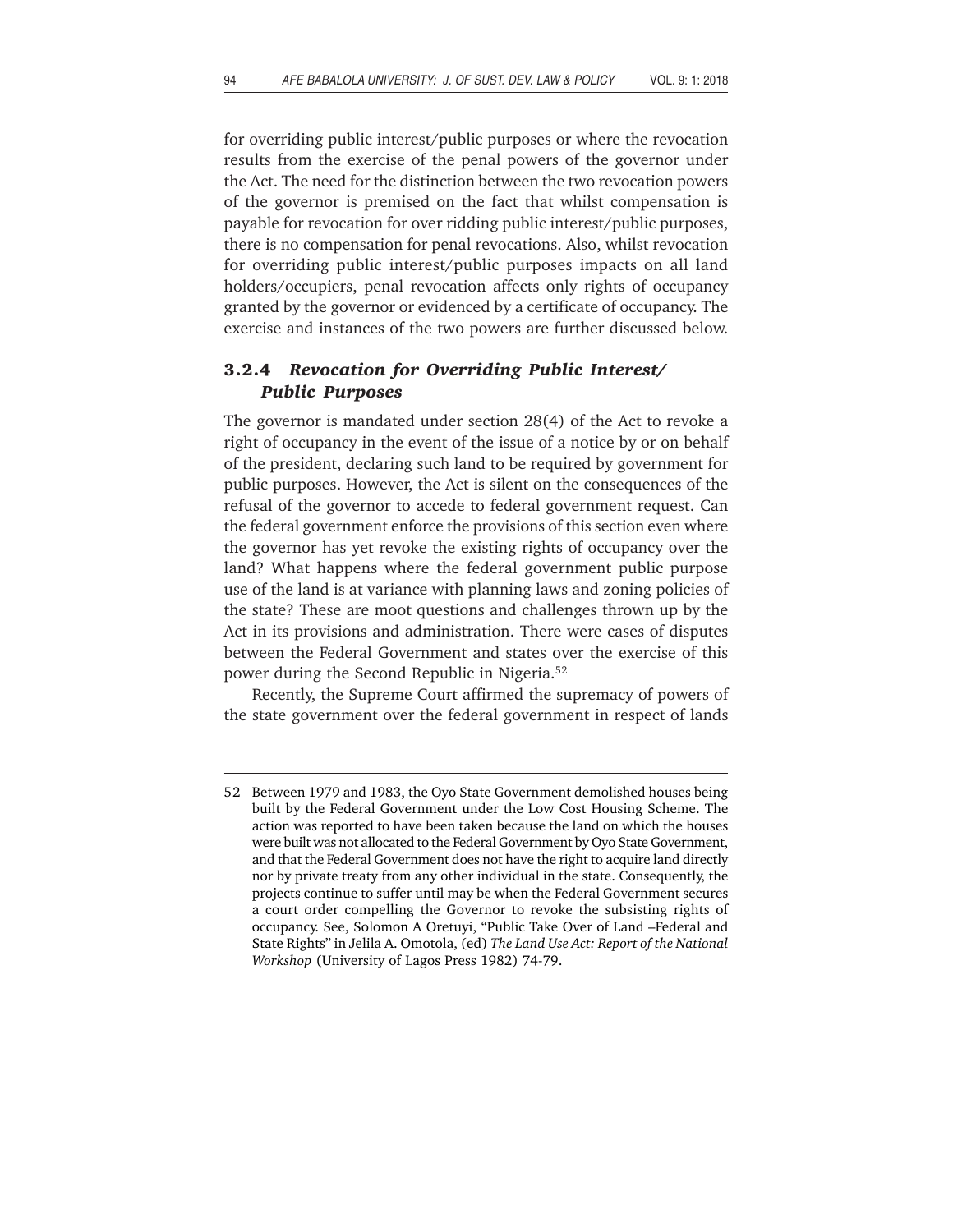situated in the states, even where the land is federal land.<sup>53</sup> The provision makes the cooperation of the state government indispensable to the federal government's acquisition of land for its use. The exigencies of the federal government are thus made subject to the politics and bureaucracy of relevant state government in this respect. There is the need for cooperative federalism and inter-government relationships for the smooth application of this provision.

# **3.2.5** *Penal Revocation*

The Act, under certain circumstances, confers powers on the governor to revoke or compulsorily acquire land and land rights without compensation. All these are referred to as penal revocation and covers situations where the occupier/holder alienates the right of occupancy without the requisite consent;<sup>54</sup> where there is a breach of any of the provisions deemed to be contained in the certificate of occupancy;<sup>55</sup> where there is a breach of any terms in the certificate of occupancy or special contract made by the governor;<sup>56</sup> and where a person to whom a certificate of occupancy is issued refuses or neglects to accept and pay for such certificate.57

The Act prohibits<sup>58</sup> and makes it unlawful for any person granted a right of occupancy by the governor to alienate his right of occupancy or any part thereof without the consent of the governor. Any purported transfer of possession without the requisite consent is null and void.<sup>59</sup> In addition, following such transaction, the holder of the right could forfeit it by outright revocation without any compensation. In *Savannah* Bank v. Ajilo,<sup>60</sup> the court extended the application of the foregoing provisions to include a deemed grant of a right of occupancy.

The application of this provision imposes double jeopardy on the parties to the transaction. The parties would not only have incurred losses on the account of the transaction being declared void for lack of requisite consent of the governor, but will also forfeit the land and the

<sup>53</sup> See *AG Lagos States v AG Federation & 35 Ors* (2003) 6 SC (Pt 1) 24.

<sup>54</sup> Land Use Act 1978, s 28(2)(a) and (3)(d).

<sup>55</sup> ibid s 28(5)(a).

<sup>56</sup> ibid , s 28(5)(b).

<sup>57</sup> ibid s 28(5)(c).

<sup>58</sup> ibid s 22.

<sup>59</sup> ibid s 22(2).

<sup>60 (1989) 1</sup> NWLR (Pt 97), 305.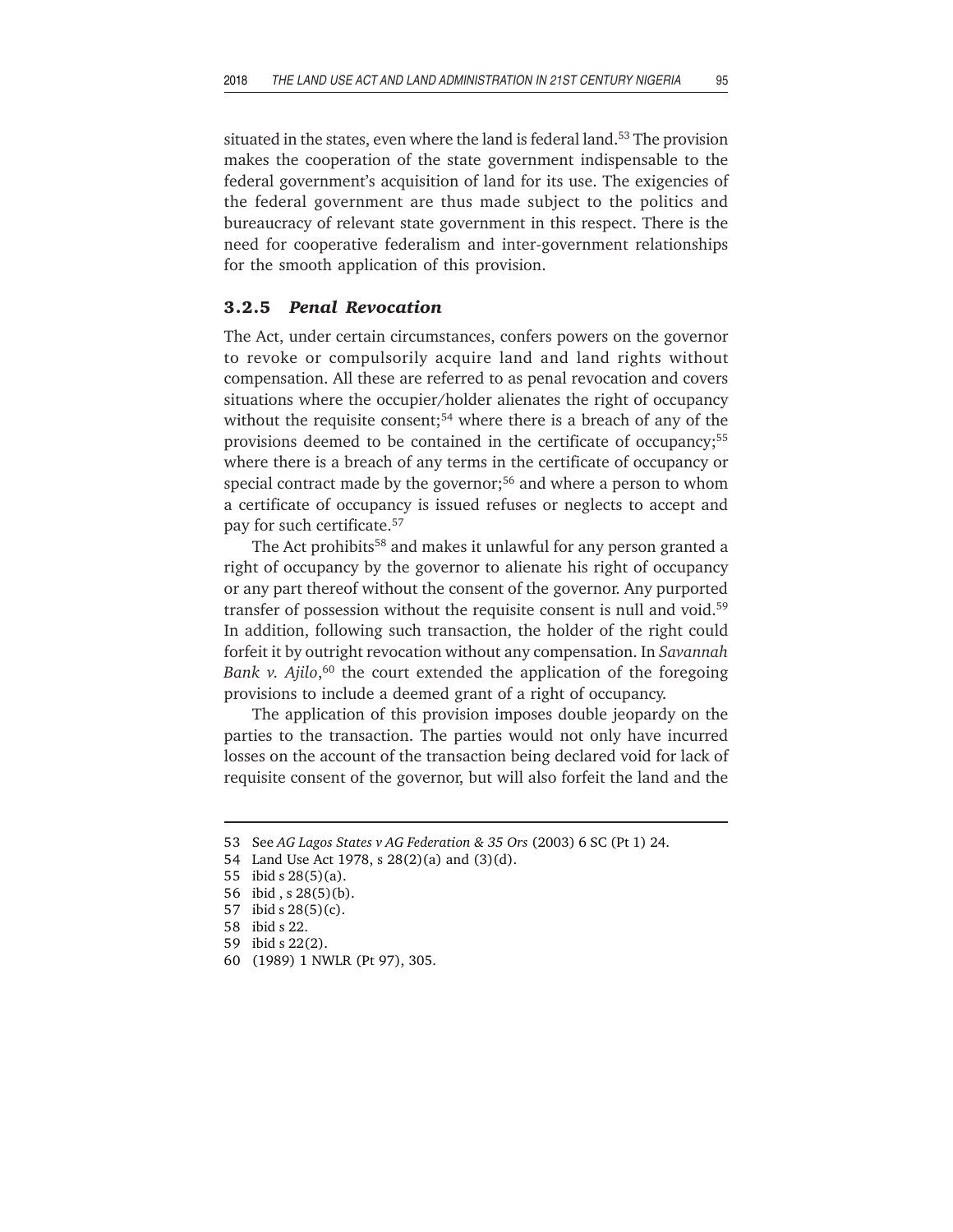development thereon to the state without any corresponding obligation to pay compensation. $61$  It is enough for the law to invalidate the transaction without the parties suffering the loss of their property without compensation.

By virtue of section 28(5) (a) of the Act, the governor may revoke a statutory right of occupancy if there is a breach of the provisions which by virtue of section 10 of the Act, $62$  the certificate is deemed to contain, including provision on rent. The governor has the exclusive powers to fix and review rents<sup>63</sup> and may revoke the right of occupancy for failure to pay the imposed rents.<sup>64</sup> This makes the governor the lawgiver and enforcer at all times. This is equivalent to executive judgement, which is contrary to the tenets of separation of powers and the rule of law. It is one of the incidences of insecurity of title and tenure under the Act as it leaves the holder of the right of occupancy at the mercy of the governor.<sup>65</sup>

The governor is empowered under Part III of the Act to determine and collect rents on rights of occupancy granted under the Act. It is to be noted that this power is exercisable both on statutory right of occupancy granted by the governor and any other right of occupancy once covered by a certificate of occupancy.<sup>66</sup> However, under section 17 of the Act, the governor may grant a *statutory right of occupancy*67

<sup>61</sup> This is a case of double kill, deterrent but not reformative; it does not allow the parties to remedy their wrongs by reapplying for the governor's consent. The language and tenure of the Act speaks volumes of its military antecedence; a totally undemocratic and autocratic culture. See: Akintunde K. Otubu, "Compulsory Acquisition without Compensation and the Nigerian Land Use Act" [2017] Prop L Rev 200.

<sup>62</sup> Land Use Act 1978, s 10 provides as follows: "Every certificate of occupancy shall be deemed to contain provisions to the following effect: (a) that the holder binds himself to pay to the Governor the amount found to be payable in respect of any unexhausted improvements existing on the land at the date of his entering into occupation; (b) that the holder binds himself to pay to the Governor the rent fixed by the Governor and any rent which may be agreed or fixed on revision in accordance with the provisions of section 16 of this Act."

<sup>63</sup> ibid s 6.

<sup>64</sup> A joint reading of sections 10(b) and 28(5)a of the Land Use Act suggests this conclusion.

<sup>65</sup> Akintunde K. Otubu, "Democratic Land Governance and the Land Use Act-Need for Reforms" (2015) 3 IFJR 679.

<sup>66</sup> Land Use Act 1978, s 10(2).

<sup>67</sup> Emphasis added.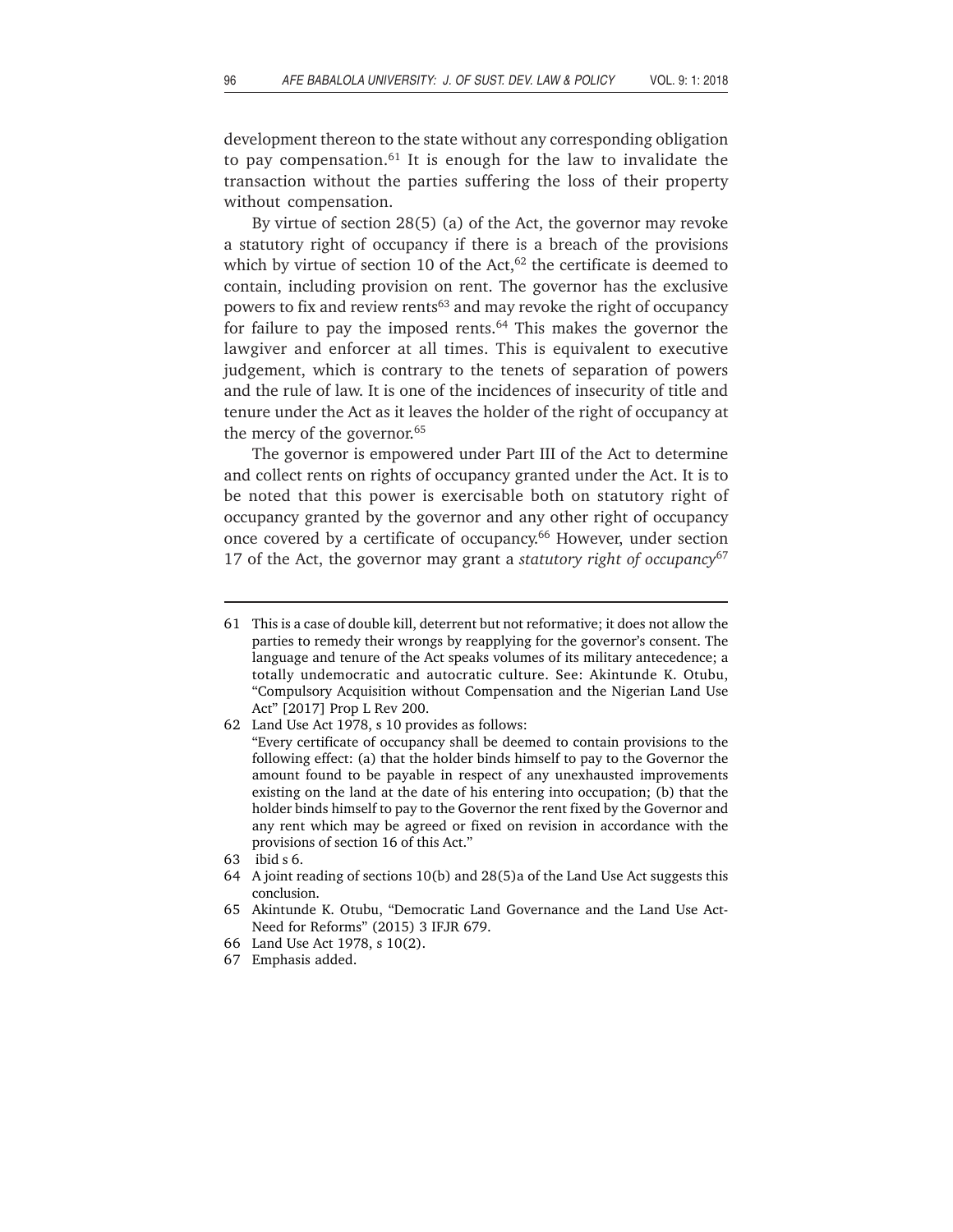free of rent or at a reduced rent in any case in which he is satisfied that it would be in the public interest to do so. The implication of this provision is furthering the dual administration and dichotomy in property rights under the Act as only parties with a grant of *statutory right of occupancy* can benefit from the exercise of the governor's discretion to the exclusion of others, particularly holders of customary rights and deemed grantees.

To buttress the argument of dual administration under the Act, there is no provision for the payment and/or review of rents in respect of lands covered by customary rights of occupancy or other lands not covered by a certificate of occupancy; there is no concrete administrative and enforcement structure in respect of such lands in the least. In essence, the greater parts of the lands in the states are not covered by this rent requirement.<sup>68</sup> In fact, the Act seems to be more interested in lands in the urban areas, specifically land covered by certificate of occupancy in so far as the rent provisions do not capture other lands in the state. Unfortunately, this is a drain on the revenue profile of the state and unfair taxation on the part of parties caught by the provisions. Such uncovered lands continue to remain dead assets both to the individual occupant and to the state.

#### **3.2.6** *Adjudicatory Powers*

Under the Land Use Act, the governor is endowed not only with executive powers but also with legislative and judicial powers. He is the main character in the implementation and execution of the policy of the Act. He is also empowered to make rules and regulation under the Act, thus exercising quasi-legislative powers.<sup>69</sup> The governor also exercises quasi-judicial powers as he sits at the head of the Land Use and Allocation Committee to resolve disputes on adequacy of compensation payable to the victims of revocation of land rights.70

<sup>68</sup> It has been argued that less than 5 per cent of all land in the Nigeria is covered by the certificate of occupancy regime. The implication is that majority of land holders are outside the property tax net: Akintunde K. Otubu, "The land Use Act and Equity Factor in Property Taxation in Nigeria" (2018) 9 NAUJILJ 217- 225.

<sup>69</sup> Land Use Act 1978, s 46(2).

<sup>70</sup> ibid, s 2(2) sets up the "the Land Use and Allocation Committee" which shall have responsibility for advising the Governor on any matter connected with the management of urban lands. Some of the functions of the committee include advising the Governor on any matter connected with the resettlement of persons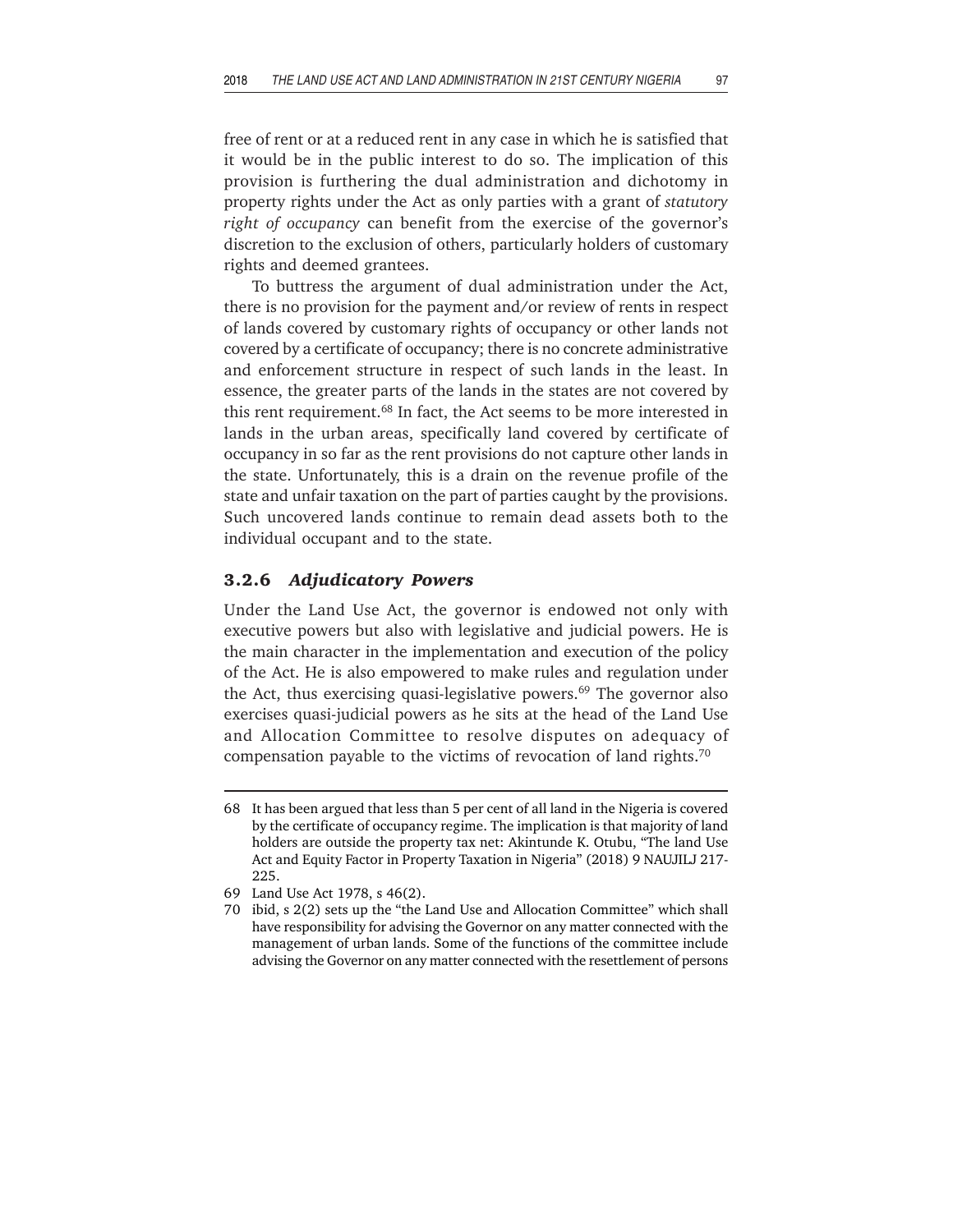Theoretically, the Land Use and Allocation Committee is independent, as it is presided over by one of its members, but the governor determines the composition, membership, tenure of the committee and regulates its proceedings.71 Furthermore, the committee is only advisory, and its recommendation is not binding on the governor. The governor thus has the final say in any matter put forward by the committee. Also, the committee/governor's decision on the quantum of compensation payable for improvement on land under the Act is final. No court shall have jurisdiction to inquire into any question concerning or pertaining to the amount or adequacy of any compensation paid or to be paid under the Act.72

The import of these provisions is that the governor combines all the functions of the three arms of government under his control and management. He carries out the executive, legislative and judicial functions with respect to the administration of the Act. This position is contrary to the fundamental tenets of democratic governance as espoused in the principles of separation of powers and the rule of law.73

In a democratic setting, the adjudicatory powers of the governor in the implementation of the Act cannot withstand judiciary scrutiny, particularly the finality of the committee/governor's decision on the matter.74 The inviolability of the provision has been tested in courts and it is gratifying to note that the court of Appeal in *Kanada v Governor of Kaduna State and Another*, 75 declared section 47(2) void for being inconsistent with the provision of section 40(1) of the 1979 Constitution of the Federal Republic of Nigeria, $76$  for it denies persons claiming compensation for compulsory acquisition of his property access

- 71 Land Use Act 1978s 2(4).
- 72 ibid 47(2).
- 73 Paul R Verkuil, "Separation of Powers: The Rule of Law and the Idea of Independence" (1989) 30 Wm & Mary L Rev 301.
- 74 Constitution of Nigeria 1999, s 44.
- 75 (1986) 4 NWLR (Pt 35) 361.
- 76 Constitution of Nigeria 1999, s 44.

affected by the revocation of rights of occupancy on the ground of overriding public interest under Act and determining disputes on the amount of compensation payable under the Act for improvements on land. This latter function is carried out irrespective of whether the land is in urban area or not, including lands under the care of the local government. It is being performed along with their primary duty of advising the governor with respect to land in urban areas.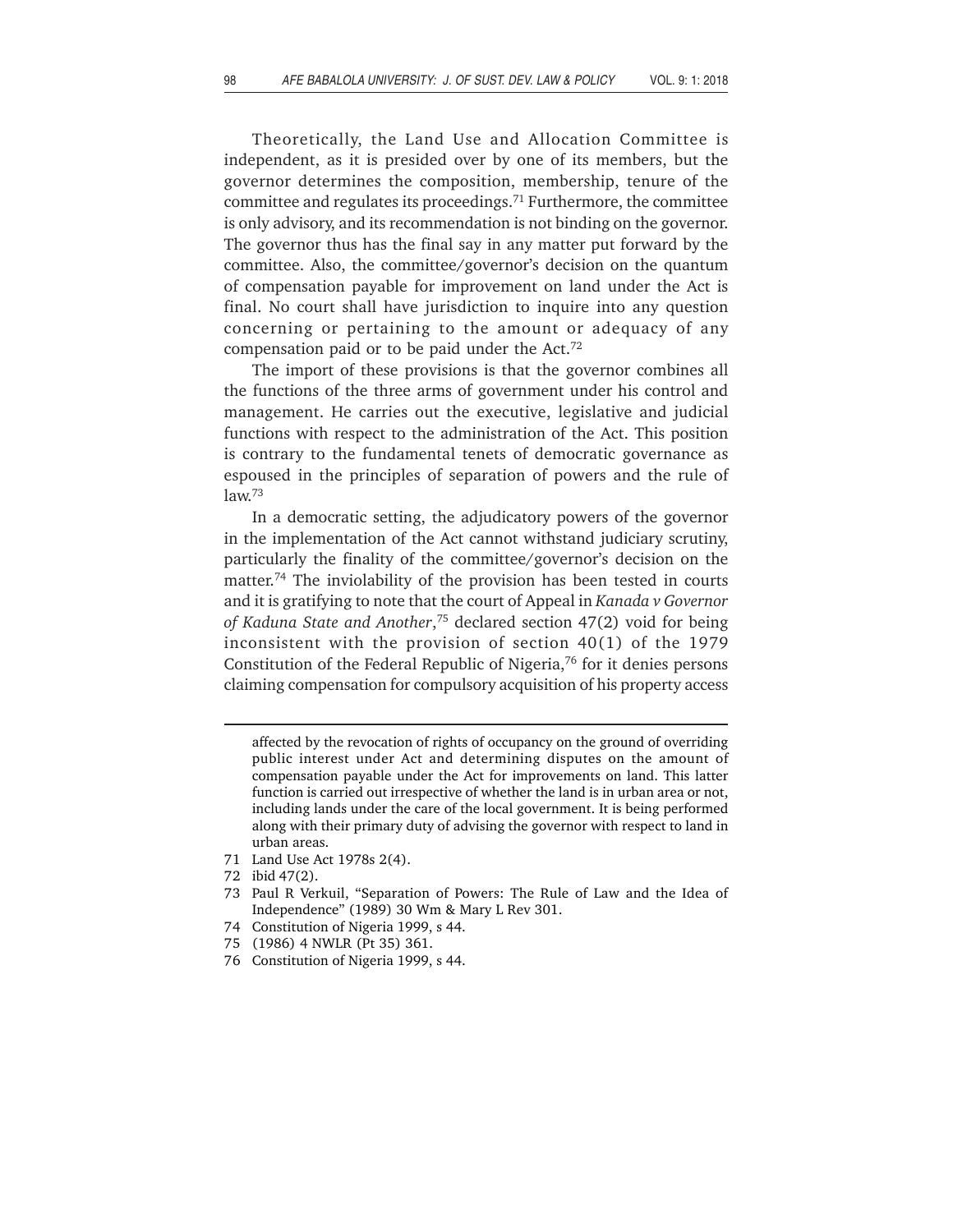to a court of law or tribunal or body having jurisdiction in Nigeria.

Whilst the courts may be striving to align the provisions of the Act to modern-day reality of governance, it is trite that judicial reformation of the law is not only tortuous and laborious, the process may take centuries to materialize and it is a fact that judge-made laws can be as imprecise as the vagaries of the mind.77

#### **3.2.7** *Management of Deemed Grant Lands*

The Land Use Act created a right of occupancy as the primary proprietary interest in land in Nigeria. The rights of occupancy created are of two variants: *statutory right of occupancy* and *customary right of occupancy*. Both rights of occupancy may be acquired by actual grant from the governor or the local Government, or be deemed granted by the appropriate authorities. The actual grants are found in section 5(1) and section 6(1) of the Act respectively, whilst the deemed grants are covered by the provisions of section 34 and section 36 of the Act.

The management and control of actual grant of right of occupancy is well laid out in several sections of the Act, as a certificate of occupancy issued by the governor usually evidences such a grant. Actual grantee of a right of occupancy has a fixed tenure, liable to pay rents, subject to penal revocation of his right and subject to governor's consent on subsequent transactions amongst other obligations. A deemed grantee of right of occupancy, on the other hand, is not strictly regulated under the Act. Save for the provisions on the need for governor's consent to subsequent transactions and the prohibition of alienation under section 36 of the Act, a deemed grantee is ordinarily free from the stringent and strangulating control of his rights under the Act.78

The Act, however, provides a window through which a deemed grantee of right of occupancy may be subject to the management and control of the governor/local government under the Act. This occurs where the deemed grantee voluntarily applies for issuance of certificate of occupancy.<sup>79</sup> Section 36(3) & (4) of the Act provides a similar

<sup>77</sup> Arthur L Goodhart, "Determining the Ratio Decidendi of a Case" (1930) 40 Yale Law J 161.

<sup>78</sup> Otubu (n 12).

<sup>79</sup> Land Use Act 1978, s 34(2), (3) and (9) of the Act provide in respect of land in urban area that:

<sup>(2)</sup> Where the land is developed the land shall continue to be held by the person in whom it was vested immediately before the commencement of this Act as if the holder of the land was the holder of a statutory right of occupancy issued by the Governor under this Act.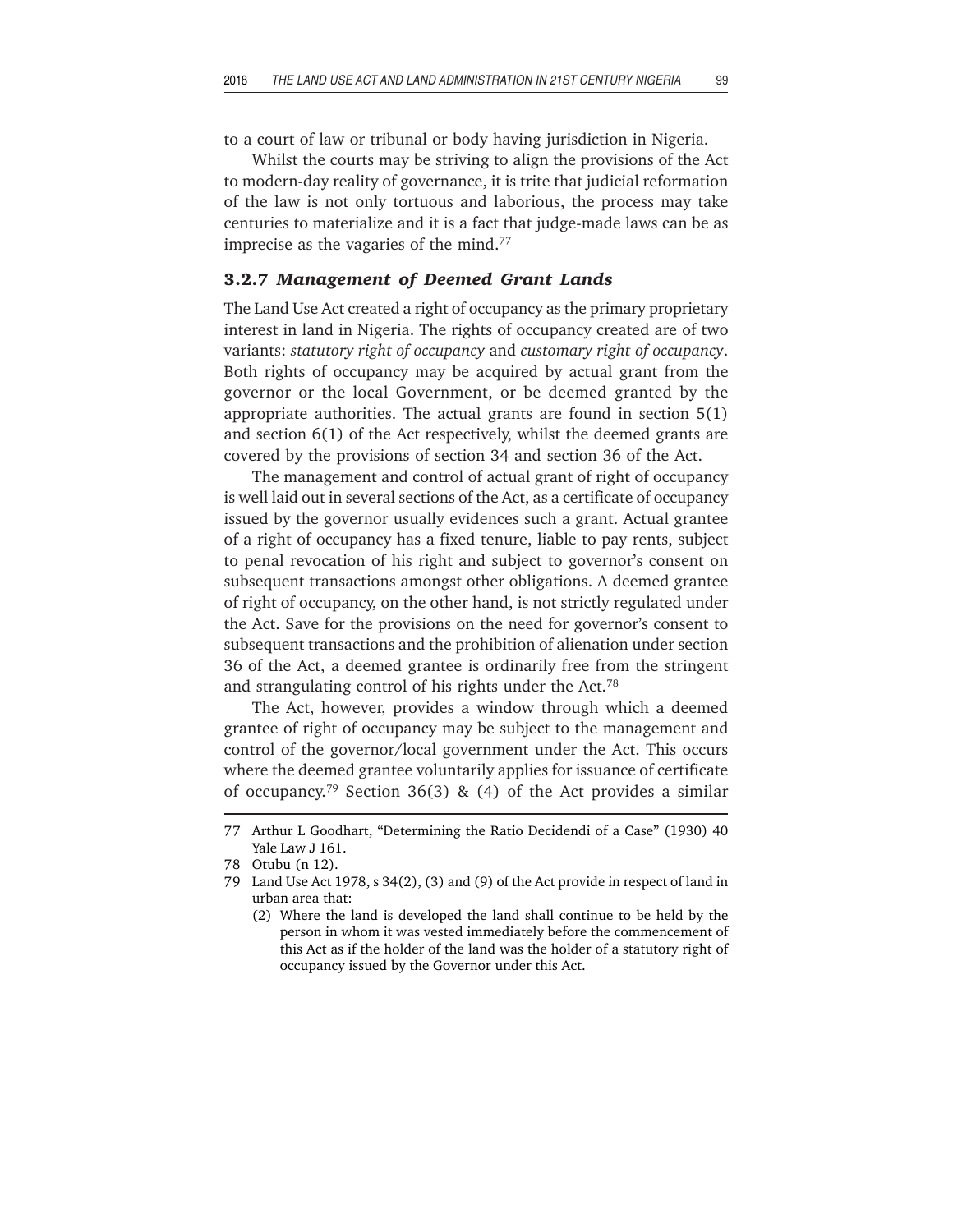provision with respect to non-urban lands, on application to the local government by the person in whom the land was vested prior to the Act.

Thus, the coming into the management blanket by a deemed grantee of a right of occupancy and the issuance of a certificate of occupancy thereof is predicated on the holder making an application to the respective authority at his discretion. This is unfortunate, as the deemed grantee is not compelled to subject his holdings to the management and control of the State.<sup>80</sup>

Though converting a deemed grant of right of occupancy to actual grant is discretionary on the part of the holder, many holders of a deemed grant are eager to apply to the state for the change of status irrespective of the proprietary limitations of actual grant and the certificate of occupancy issued in evidence thereof.<sup>81</sup> This state of affairs is not unconnected with the potential economic prosperity of the holder of actual grant of right of occupancy who can use his certificate of occupancy as collateral for advances and certainty of his title to the land.

# **3.3 The Local Government**

The local government is the third tier of government in the Nigerian

- (3) In respect of land to which subsection (2) of this section applies there shall be issued by the governor on application to him in the prescribed form a certificate of occupancy if the Governor is satisfied that the land was, immediately before the commencement of this Act, vested in that person.
- (9) In relation to land to which subsection (5) (a) or (6) (a) of this section applies there shall be issued by the governor on application therefore in the prescribed form a certificate of occupancy if the governor is satisfied that the land was immediately before the commencement of this Act vested in that person.
- 80 Smith had argued that a deemed grantee applying to register his holding and obtain a certificate of occupancy is not in the same position as a holder of a right of occupancy expressly granted by the governor. According to him, whilst the former will not lose his land for failure to collect the certificate issued in respect of the land; the latter's failure to pay and collect the certificate of occupancy could warrant a penal revocation of his right of occupancy and the loss of the land. See I.O. Smith, "Statutory Requirement of Consent to Mortgage Transactions as an Instrument of Fraud in Nigeria" [2009] JPPL 1.
- 81 According to the interview conducted in 2014 with Mr. Salami, the Executive Secretary, Land Use and Allocation in Lagos State, not less than 30,000 applications were received annually from holders of a deemed grant wishing to convert their holding to an actual grant.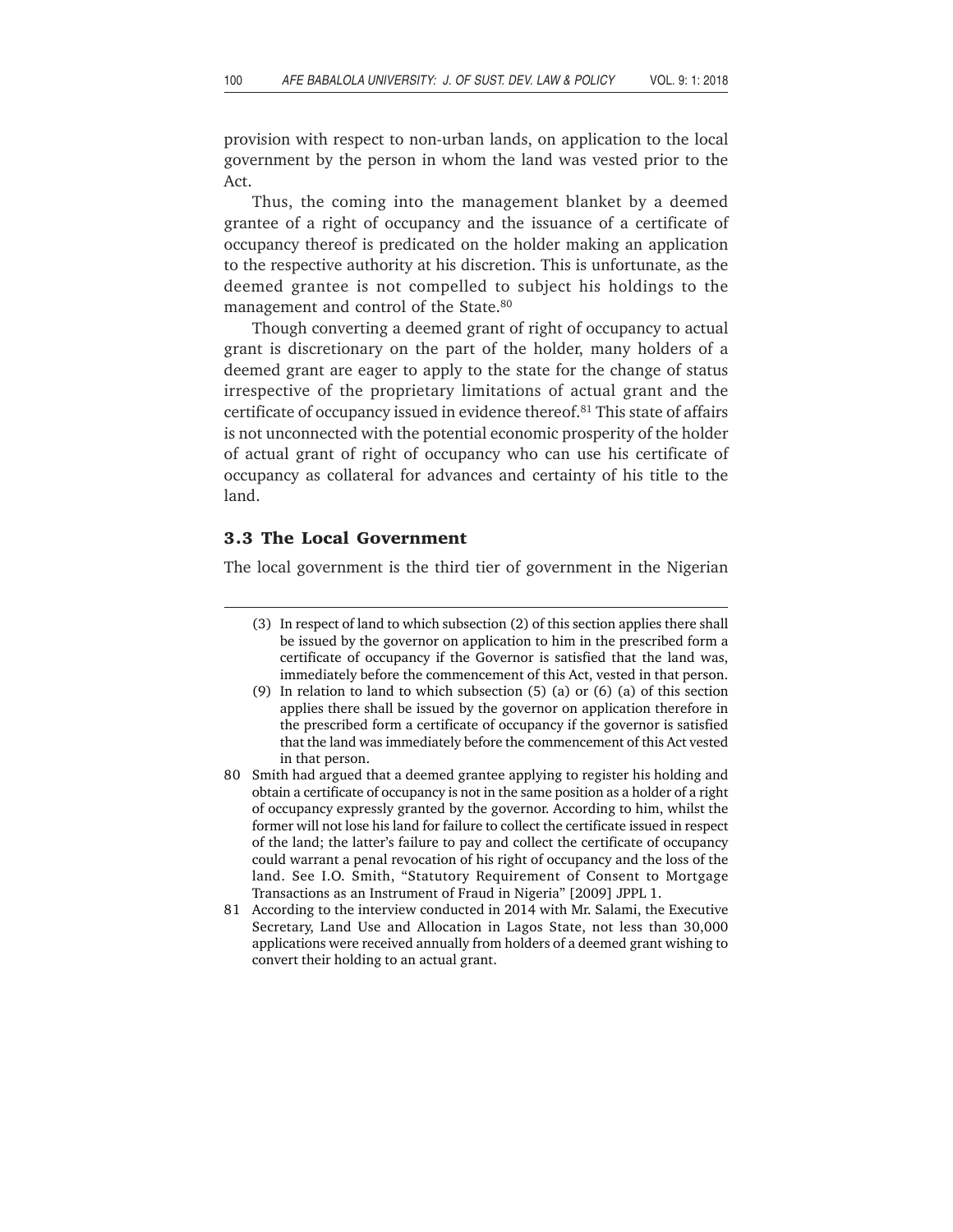federation, coming after the federal government and the state government. At present, there are 774 local governments in Nigeria endowed with constitutional responsibilities as stated in the Third Schedule to the 1999 Constitution.<sup>82</sup> Management of land under the Land Use Act is divided between the governor and the respective local governments in the state.<sup>83</sup> Whilst the governor is empowered to manage urban lands, as designated under section 2 of the Act, the local governments are in charge of management of all non-urban lands in the state.

To assist the local government in the management of the land under its care, the Act provides for the establishment in each local government a body to be known as the Land Allocation Advisory Committee which shall consists of such persons as may be determined by the governor acting after consultation with the local government and shall have responsibility for advising the local government on any matter connected with the management of land on which the local government has jurisdiction.<sup>84</sup> In line with section  $6(2)$ , the Act empowers the local government to grant customary rights of occupancy to any person or organization for the use of land in the local government area.

The import of the provision is to invest the local government with powers of land administration over lands in its domain, not declared as urban land by the governor. It is, however, to be noted that this provision lacks much substance in view of other provisions of the Act that vests the governor with unfettered powers of management of land irrespective of whether the land is urban or non-urban.<sup>85</sup> For instance, where the governor, exercising the powers under section 3, declares all the lands in the state as urban land, there will be no land for the local government to manage and or superintend. Even, where the governor divides the land in the state into urban and non-urban lands, the administrative power vested in the local government by this section is so minute as to be inconsequential. Under the Act, $86$  once the land is subject of statutory rights of occupancy and or certificate of occupancy, its management is beyond the powers of local government irrespective of the location of the land in the State.

<sup>82</sup> Constitution of Federal Republic of Nigeria 1999, s7 and 3rd Schedule thereto.

<sup>83</sup> Land Use Act 1978, s 2(1).

<sup>84</sup> Land Use Act 1978, s 2(5).

<sup>85</sup> ibid s 5.

<sup>86</sup> ibid.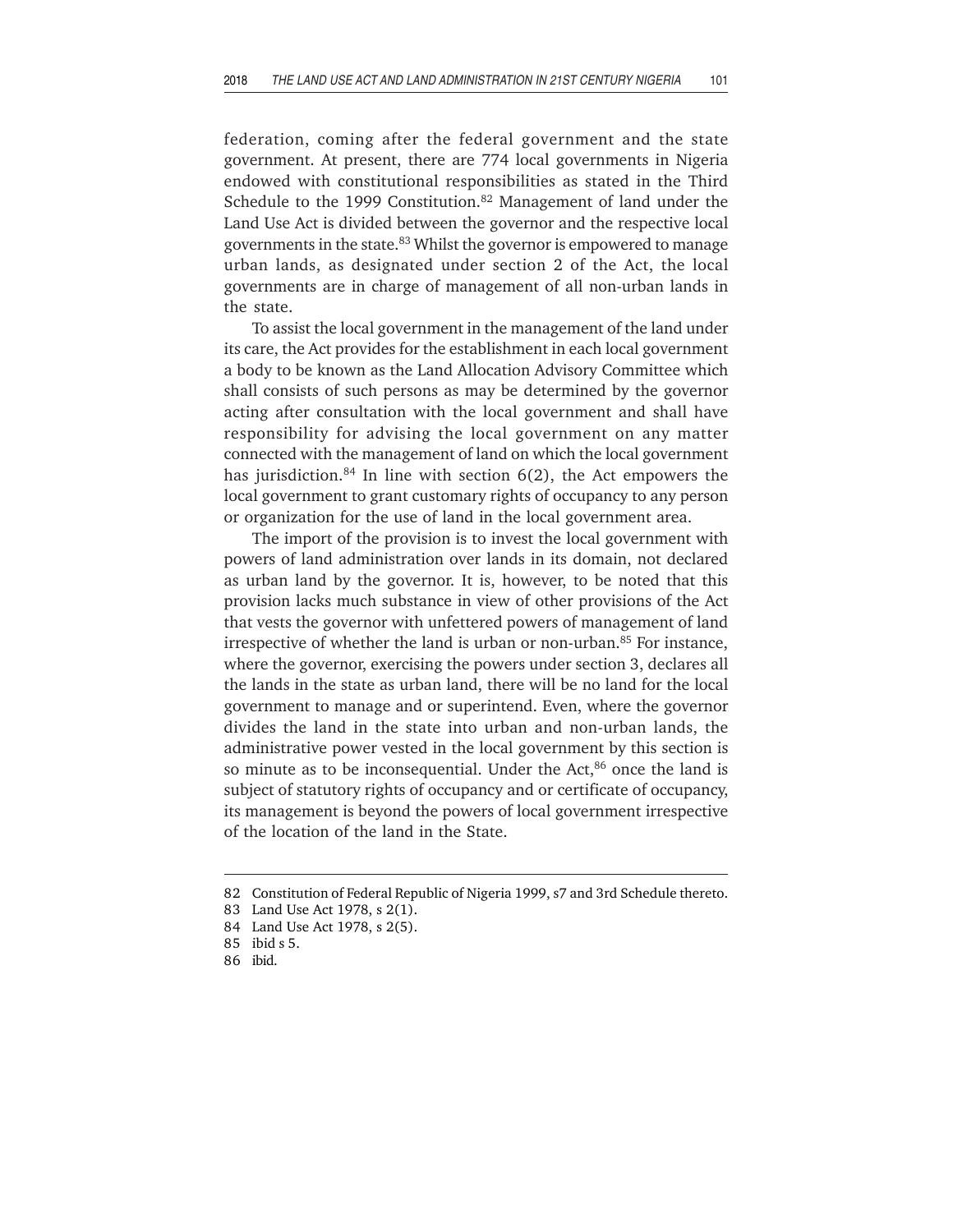Also, the terms and conditions contained in a certificate of occupancy issued by the governor constitute a contract between the governor and the holder of the certificate, and the local government has no role to play even where the land is under its jurisdiction. Furthermore, the local government cannot grant land for agriculture or grazing without the consent of the governor once the grant is in excess of 500/5000 hectares, respectively.<sup>87</sup> Additionally, the consent of the governor is required in certain circumstances with respect to the alienation of customary right of occupancy.88 Though the local government is empowered to grant customary right of occupancy under section 6 of the Act, it lacks the power to charge fees and/or rents for its exercise, save for the provisions of section 42(2), which makes inferential remarks on it.<sup>89</sup> This is an inherent contradiction in the Act since the lack of such powers denies the local government a veritable source of revenue to carry out its functions under the Act.

Even where the local government is empowered to compulsorily acquire land,<sup>90</sup> the power has been so much decimated to be ranked as inconsequential. The local government cannot in the least, revoke any right of occupancy, statutory or customary, except through the agency of the governor.91 The local government does not even enjoy exclusive right of occupancy over any such land as the governor retains the suzerainty of all lands.<sup>92</sup>

Given the preceding facts, the power of the local government in respect of land administration under the Act is a mirage or at best puzzling. To a discerning mind, there remain several questions as to what the local government can do over land under its control against the rights of the customary owners. In the absence of legal authority, the local government cannot demand for rents, penal or otherwise

<sup>87</sup> The Act provides that "No single customary right of occupancy shall be granted in respect of an area of land in excess of 500 hectares if granted for agricultural purposes, or 5,000 hectares if granted for grazing purposes, except with the consent of the Governor." ibid s 6(2).

<sup>88</sup> ibid s 21.

<sup>89</sup> The section provides that "Proceedings for the recovery of rent payable in respect of any customary right of occupancy may be taken by and in the name of the Local Government concerned in the area court or customary court or any court of equivalent jurisdiction".

<sup>90</sup> Land Use Act 1978, s 6(3)d, 28(2)b and (3)a.

<sup>91</sup> ibid s 28(1).

<sup>92</sup> ibid 6(4).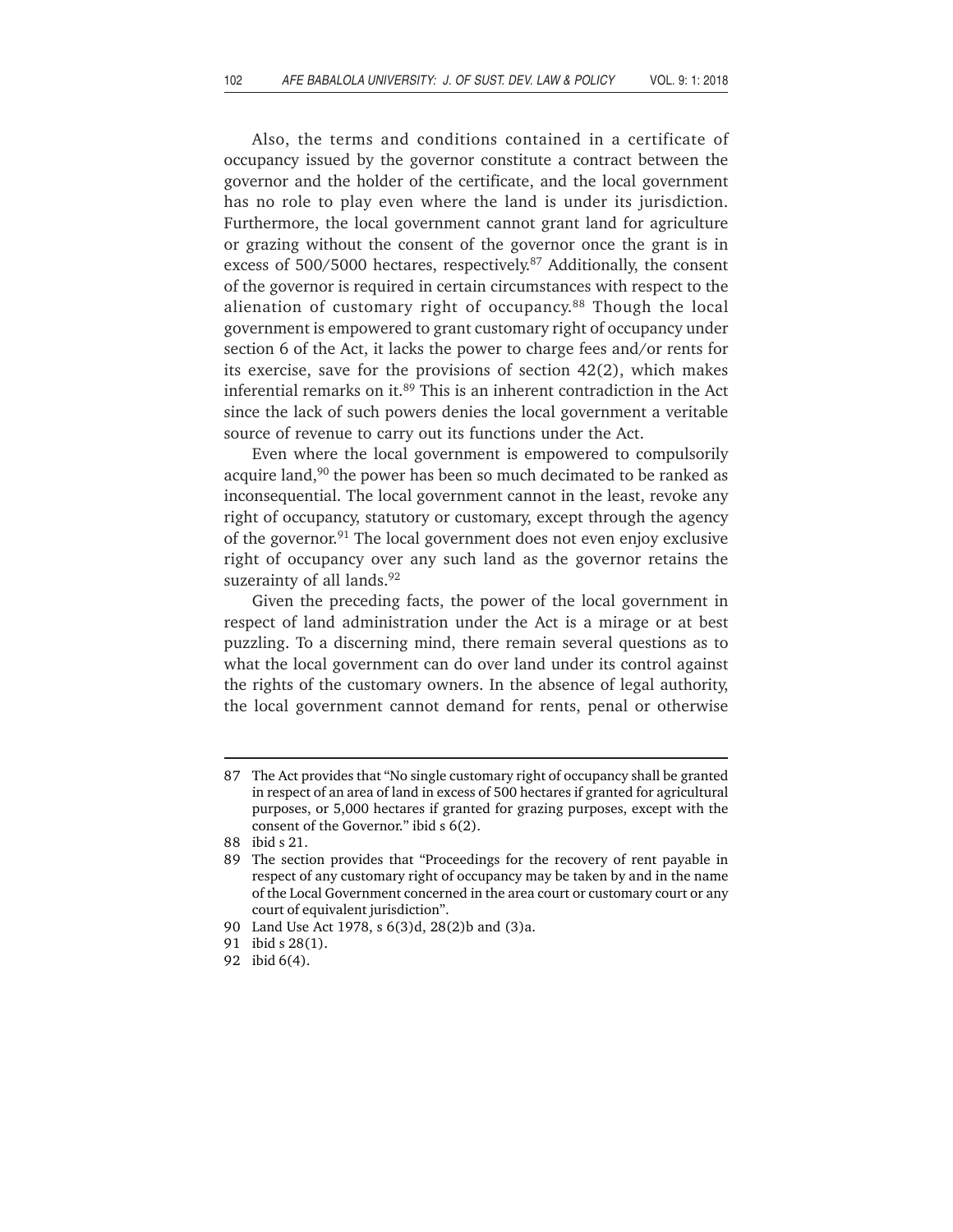over land held in non-urban areas.<sup>93</sup> All management powers vested in the local government is circumscribed in one form or the other; in fact, all powers belong to the governor. As earlier pointed out, by vesting some management powers in the local government, the Act creates unnecessary dichotomy and incongruous dilemma in land administration with respect to rights of occupancy and certificate of occupancy. The local government is empowered to grant a customary right of occupancy,  $94$  but there is no provision for the issuance of any certificate in respect thereof. This has led to the issuance of a document referred to as "Grant of Right of Occupancy" in some states in the northern part of Nigeria.<sup>95</sup> In some instances, there have been legal disputes on the status of customary right of occupancy and a statutory right of occupancy,96 all to the discomfiture of the populace. The division of administrative powers and rights between the governor and the local government has only succeeded at introducing rancour and confusion in land administration in the country.

To further deepen the discord, the Act mandates the establishment of the Land Allocation Advisory Committee at the local government level but gives the governor the power to constitute the committee in consultation with the local government concerned. It will be practically impossible for the local government to control a body not independently set up by it, particularly where the head of the local government belongs to a different political group from that of the governor. It is also to be noted that where the governor refuses to constitute the committee for any reason whatsoever, the local government is bereft of any remedy

<sup>93</sup> Ofogba (n 31).

<sup>94</sup> Even where the customary right of occupancy is to be granted under the Act, there is no provision for certainty of duration of the right granted. The provisions of section 8 of the Act on fixation of tenure of right of occupancy relates only to statutory rights of occupancy granted by the governor under section 5(1) of the Act, it does not extend to cover the issuance of customary right of occupancy. In fact, the right of the local government *vis-a-vis* customary right of occupancy is primarily to record such holdings in its records.

<sup>95</sup> In Abuja, the issuance of a "Right of Occupancy" document is very common, though there is no provision for such document under the Land Use Act. See "Proceedings and Communiqué" (International Conference and Exhibition on Housing, Abuja, 2013). Nigeria <http://www.asoplc.com/exco/media/conf/ presentation/> accessed 18 April 2018.

<sup>96</sup> *Joshua Ogunleye v Babatayo Oni* (1990) 4 *NILR* 272.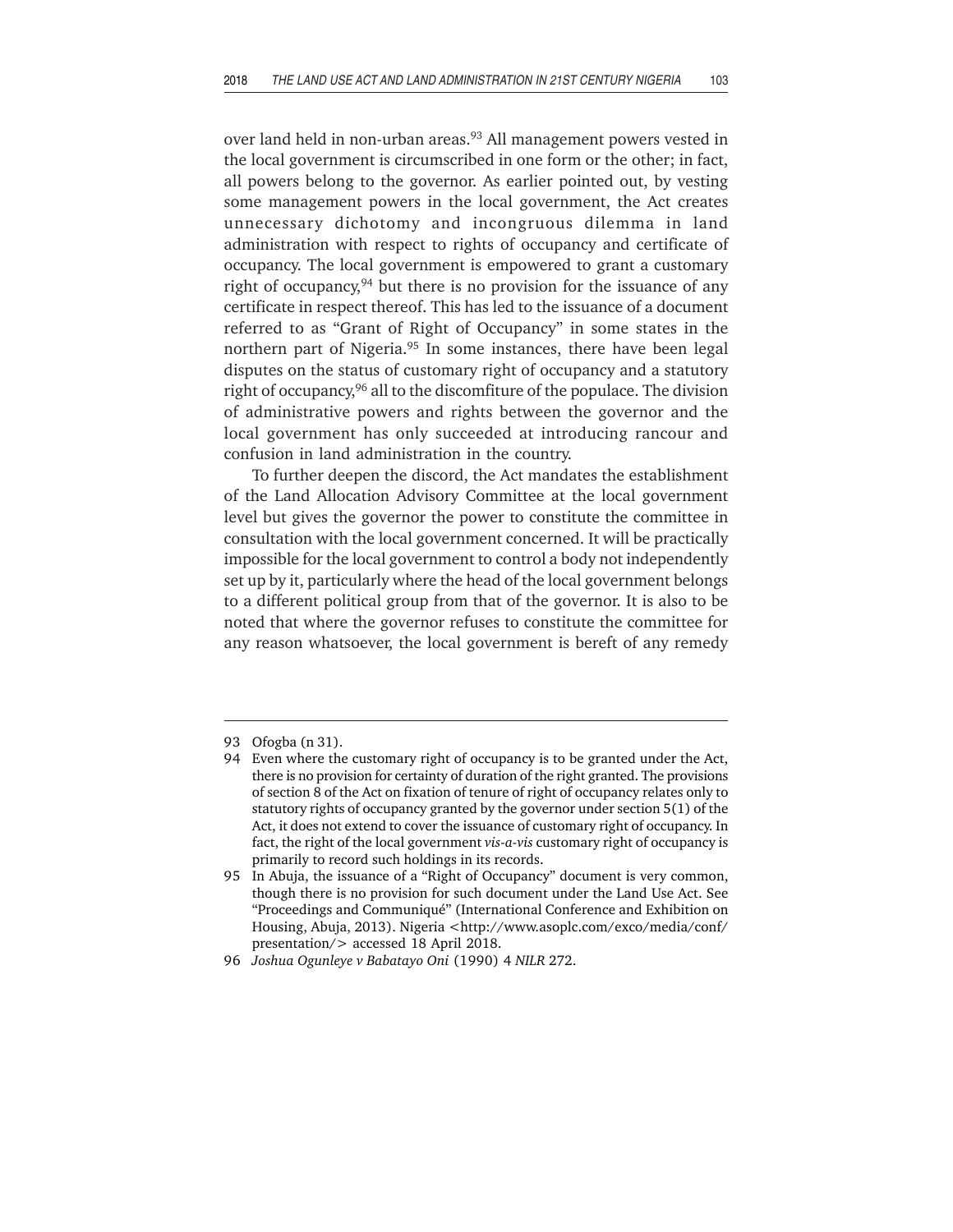against the governor. The constitution of such a committee is foreclosed where the governor declares all land in the state to be urban land.<sup>97</sup>

In practical terms, the existence and value of the Land Allocation Advisory Committee established at the local government level has been questioned. In the report of a workshop on the Land Use Act,<sup>98</sup> a commentator<sup>99</sup> lampooned the rationale for the establishment and powers of the local government and the committee. According to him:

Apart from those already identified, there are other important limitations on the powers of the local government under the Act. These limitations derive mainly from the rather too wide powers of the governor vis-à-vis those of the local government. A governor can, if he wishes, decide to marginalize the role of the local government under the Act or even render it completely impotent and irrelevant.<sup>100</sup>

He rightly concluded that there is no doubt that the local government is not in an enviable position under the Act: "The options are either to remove it entirely from the scheme or to strengthen its present position."101 Unfortunately, the author opted for the latter position in spite of the clear provisions of section 1 of the Act vesting all lands in the State in the governor.

Along the same line of thought, Obele and Nwauche $102$  also observed a world of difference between the committee's statutory functions and its actual operations. The irrelevance of the local government in land management schemes of the state is best captured in the words of Datong that "all lands in the state both urban and rural have been vested in the Governor. Besides, other provisions of the Act indicate that the *powers of the local government in relation to rural land*

<sup>97</sup> This has been the situation in Lagos State since the Land Use Act (Regulations) 1981 was made by the then Governor of Lagos State.

<sup>98</sup> Olayide Adigun, *The Land Use Act: Administration and Policy Implication* (University of Lagos Press 1991).

<sup>99</sup> Ekpu (n 37).

<sup>100</sup> ibid 47.

<sup>101</sup> ibid.

<sup>102</sup> D. Obele and E. Nwauche, "The Implementation of the Land Use Act by Local Governments: A Case Study of Okirika and Gokana, Tai Eleme Local Government Areas of Rivers State" in Olayide Adigun (ed.) *The Land Use Act: Administration and Policy Implication* (University of Lagos Press 1991), pp. 54-59.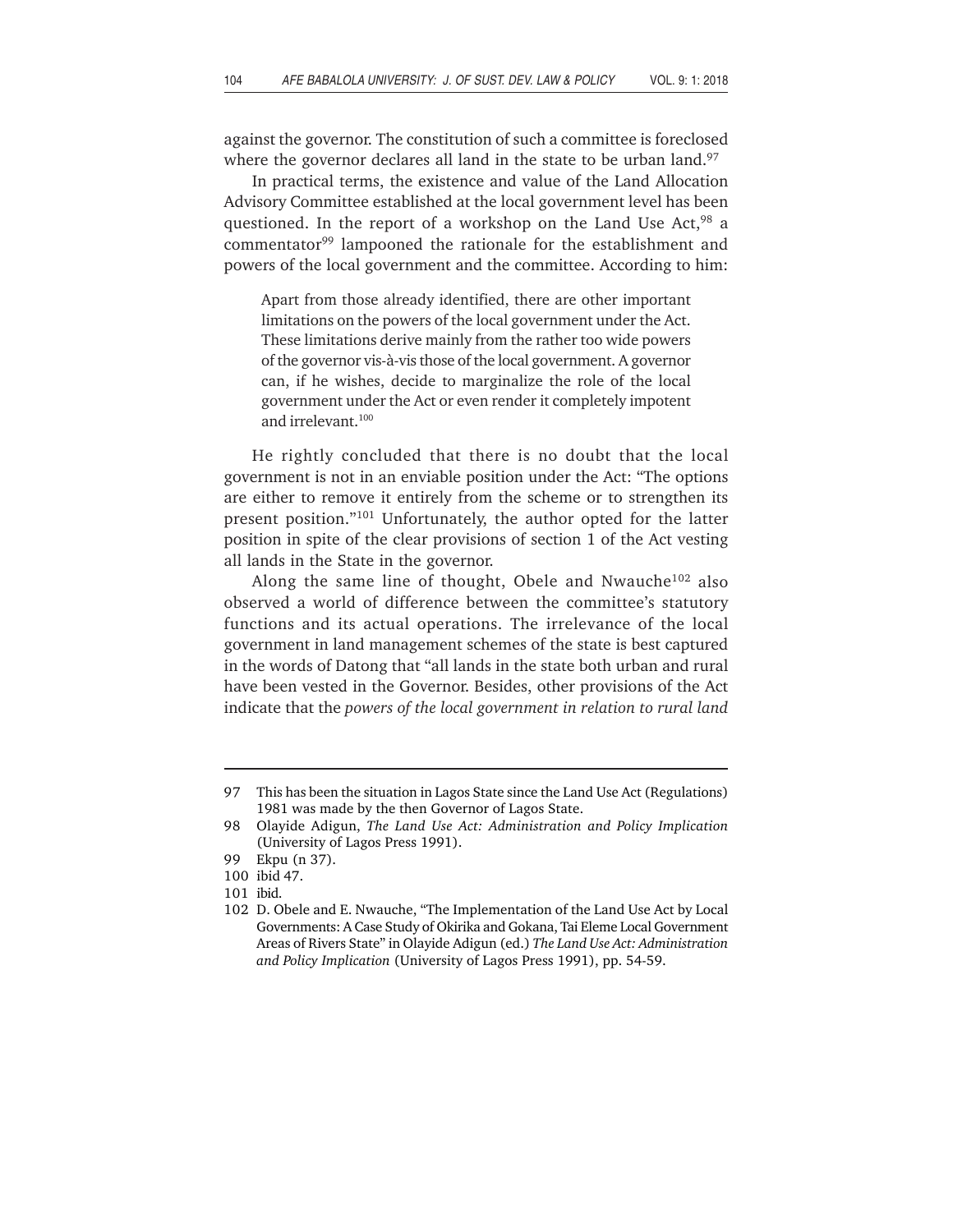*are to be exercised in subservience*103 to the powers of the Governor."104 This article argues that the local government and all its functions should be deleted from the Land Use Act and be merged with State management powers.

# **4. THE NEED FOR REFORM**

The administrative structure put in place under the Land Use Act is inconsistent, and devoid of clarity of functions and purpose. The Act intended a uniform and national land administrative system but created two administrative organs with tripod administrative and regulatory controls. Unfortunately, the Act did not clearly demarcate the powers and responsibilities of these bodies. It ended up superimposing one over the other. The governor became a superpower to the detriment of the local government and the smooth administration of the Act. There is confusion as to the role of the council vis-à-vis the governor in respect of management of non-urban lands since what constitutes non-urban land is vague and at the discretion of the governor.

The Act gave regulatory power to the National Council of States, a body that has since refused to perform the function, leaving the administration of the Act at the discretion of the governor of the various states. The abdication of this responsibility by the Council of States is the remote cause of the current dichotomy in the administration of the Act by various states in the country. It was also observed that the language of the Act with respect to the extent of management powers of the governor is unclear. Sections 5 and 22 of the Act are particularly guilty of this ambiguity. It is unclear from the provisions of these sections whether the governor's power is exclusive to the management of land covered by a grant of statutory right of occupancy or to all rights of occupancy. There is also a dichotomy in the administration of lands covered by an actual grant of right of occupancy and deemed grant of right of occupancy. The issue of unfettered unconstitutional powers vested in the governor concerning compensation matters also came up in the discourse.

The local government is empowered to grant a customary right of occupancy, but there is no provision for the issuance of any certificate

<sup>103</sup> Emphasis added.

<sup>104</sup> Datong (n 10) 65.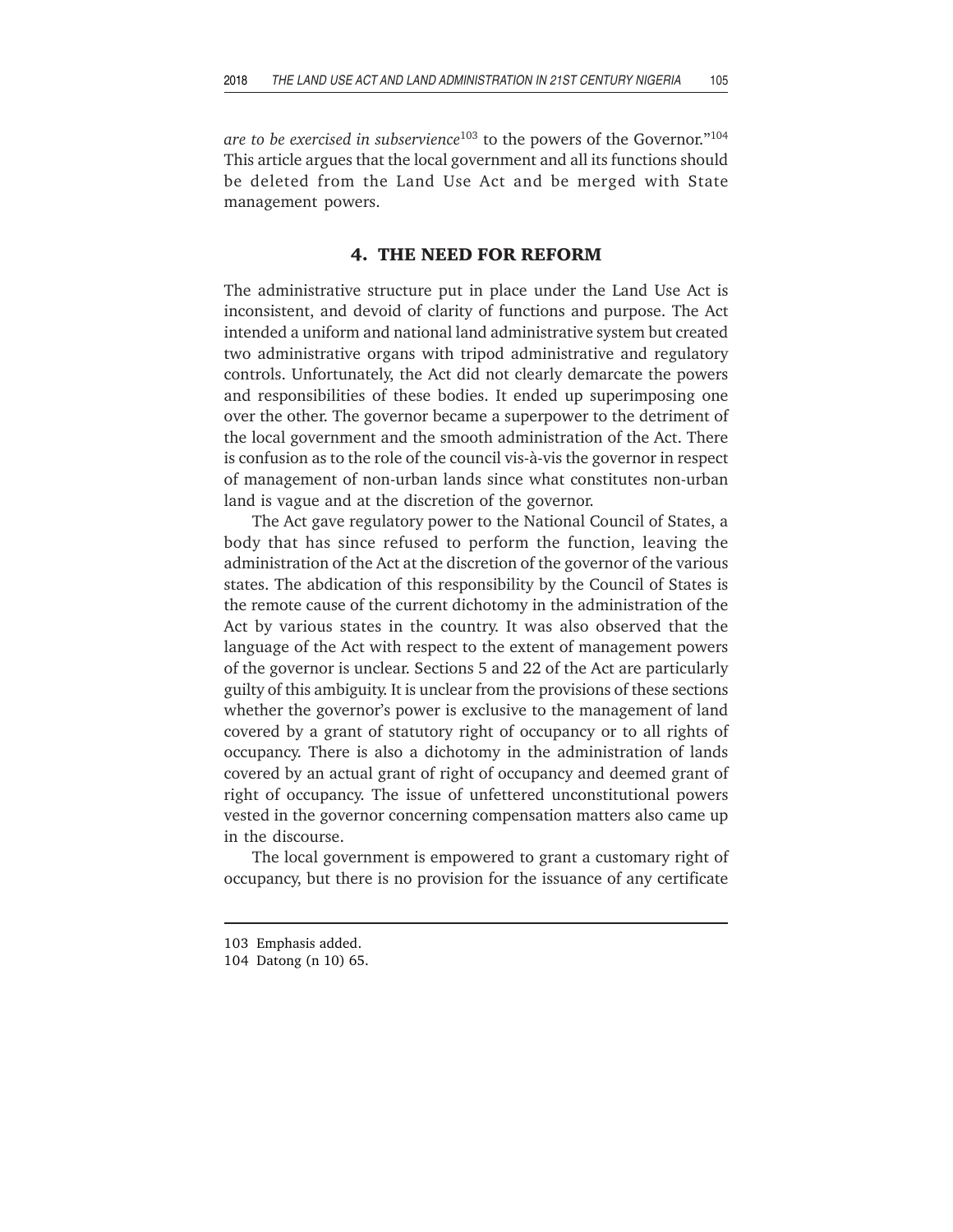in respect thereof. There is no provision for land registry at local government level though the Act gave them the custody and management of non-urban lands. It is apparent that there is a difference between the state and local government in respect of land administration in the country though the areas of differences are in a state of flux.

Given the inconsistency observed in the administrative provisions of the Land Use Act and its consequences on seamless land administration in 21st Nigeria, it is suggested that land matters should be moved from the current residual legislative list to concurrent legislative list in order to give it the national outlook, uniformity and consistency it deserves in policy formation and in tandem with Fundamental Objectives and Directive Principles of State Policy enshrined in the Nigerian Constitution.<sup>105</sup> Land is a natural resource and the ultimate denominator of national life, whose administration and management touches on the life of all citizens in the country. It is therefore incumbent for the country as a unit to be involved in the policy directions of all lands. Whilst land policy may be set at the national level based on the fundamental objectives and directive principles of the nation, the management of land should be invested in the federating units in line with the tenets of true federalism. The power to make regulations vested in the National Council of States should, therefore, be repealed and vested in the states of the federation.

Contrary to the current legal regime under the Act, it is recommended that the dichotomy between the governor and the local government in terms of rights and management of land in the state be abolished. It is recommended that all lands in the state should be vested in the governor and a uniform grant and certificates be issued to all occupiers of land by the state irrespective of the location of the land. The dichotomy between urban and rural land should be jettisoned in favour of a uniform land management system. As a way out, the customary right of occupancy and the compulsory conversion and registration of all deemed grants of right of occupancy should be abolished, after which such land should be declared *bona vacanti* to be managed in accordance with the provisions of the Act.

With respect to the power of the governor in the composition, powers and operations of the Land Use and Allocation Committee,

<sup>105</sup> Constitution of Nigeria 1999, Ch 2.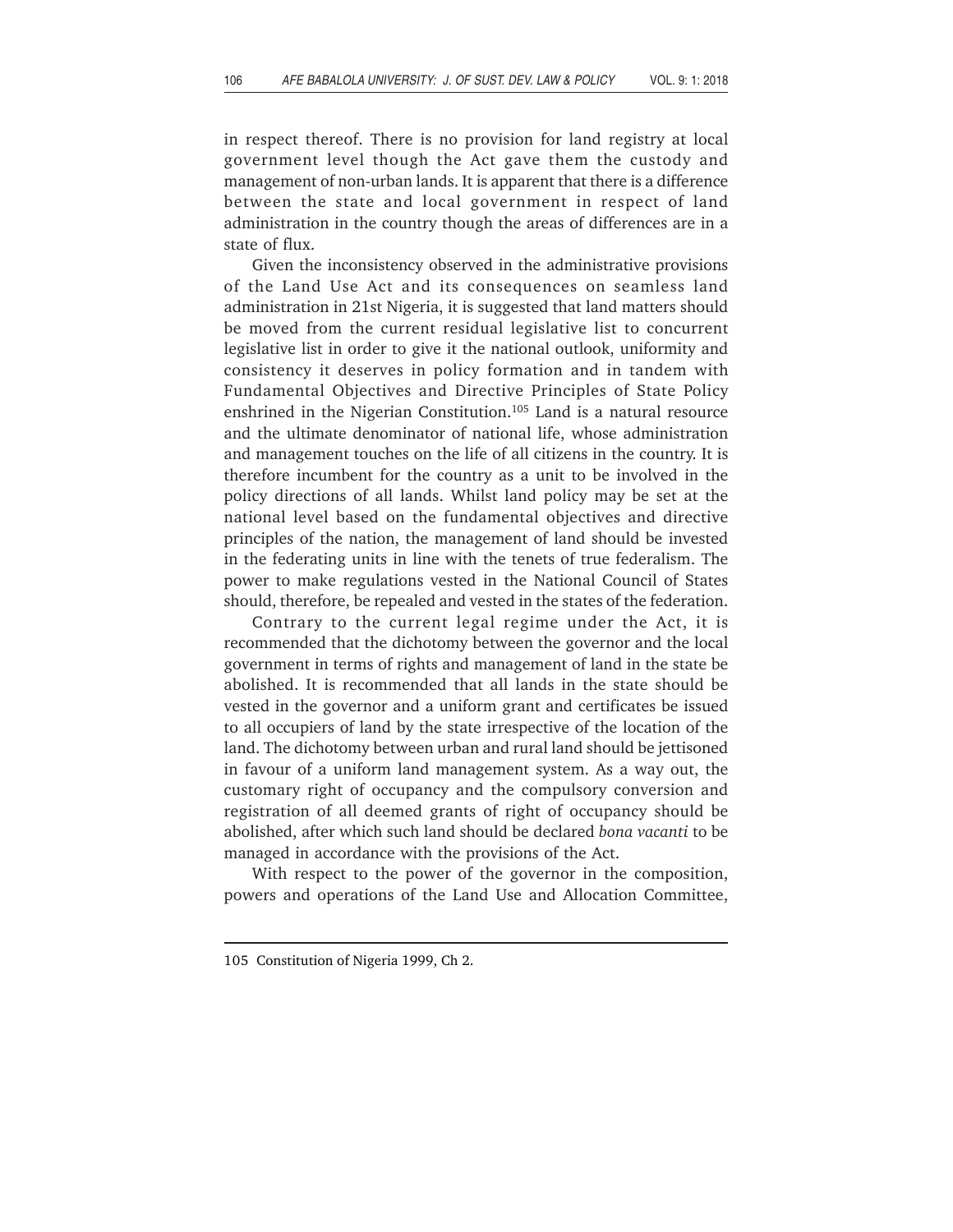there should be a review to capture the present nature of governance in civil society. The committee should be strengthened to ensure the enforcement of its decisions and be made more representative of the diverse interests in the society. Membership of the Committee should include the representative of the governor as the chairperson; members of the state traditional chiefs; lawyers, estate valuers, surveyors (all nominated through their respective professional associations); selected relevant state commissioners; members representing the Community Development Associations (CDAs) (nominated from among the members of the State CDAs); four other members representing the general public appointed by the governor on the recommendation of the simple majority of the members of the state Assembly; and the executive secretary of the Committee appointed by the governor on the recommendation of the simple majority of the members of the State Assembly.

Members of the committee, except the representative of the governor and the state commissioners, should serve for a fixed period renewable not more than once. On being appointed, members should, save for death, resignation, criminal conviction and/or infirmity, have a secured tenure of office and only be liable to be removed by the governor on the recommendation of simple majority of members of the State House of Assembly. With such broad-based membership and statutory powers of the committee, the hitherto excessive powers of the governor will be curtailed. Land management in the state will come to resemble the wishes and aspirations of the members of the public as it will infuse more public participation in land administration in the state. Such representation will also ensure a constant feedback and a crisscross of opinion on land administration between the government and the governed and thus reduce conflicts in land matters.

To ensure fairness and equity in the exercise of the penal revocation powers of the governor, the court should be handed the responsibility to revoke or otherwise order the judicial sale of the right of occupancy on the application of the governor. The twin pillars of natural justice doctrine<sup>106</sup> should be respected in the circumvention of private property rights. The governor's adjudicatory powers under the Act should be repealed.

<sup>106</sup> *Audi alterem partem and Nemo judex in causa sua*. See Sayani Mitra, "Protecting the Rule of Natural Justice" (2011) SSRN <https://ssrn.com/ abstract=1743442> accessed 25 April 2018.